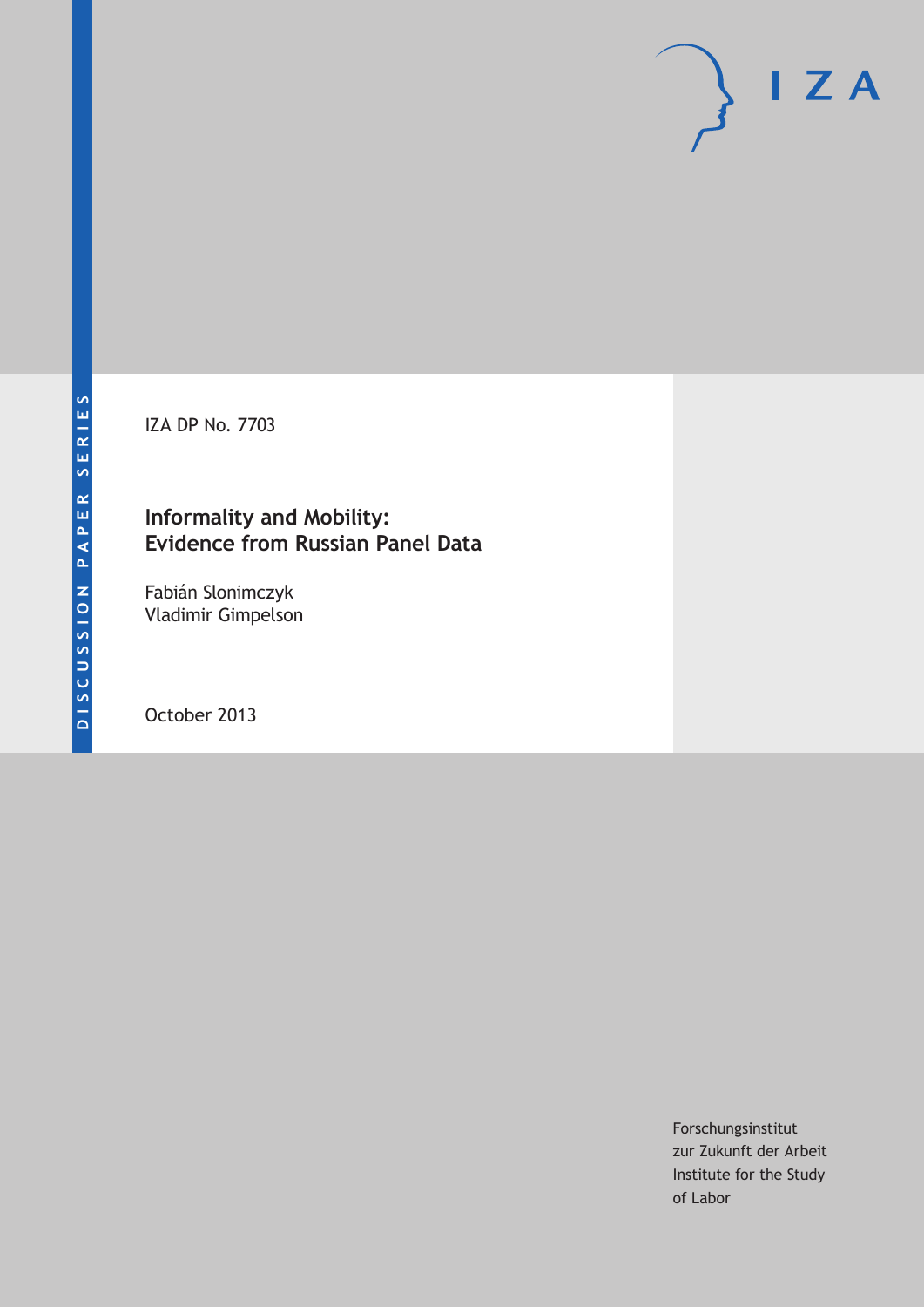# **Informality and Mobility: Evidence from Russian Panel Data**

# **Fabián Slonimczyk**

*NRU Higher School of Economics, Moscow and IZA*

## **Vladimir Gimpelson**

*NRU Higher School of Economics, Moscow and IZA*

Discussion Paper No. 7703 October 2013

IZA

P.O. Box 7240 53072 Bonn **Germany** 

Phone: +49-228-3894-0 Fax: +49-228-3894-180 E-mail: [iza@iza.org](mailto:iza@iza.org)

Any opinions expressed here are those of the author(s) and not those of IZA. Research published in this series may include views on policy, but the institute itself takes no institutional policy positions. The IZA research network is committed to the IZA Guiding Principles of Research Integrity.

The Institute for the Study of Labor (IZA) in Bonn is a local and virtual international research center and a place of communication between science, politics and business. IZA is an independent nonprofit organization supported by Deutsche Post Foundation. The center is associated with the University of Bonn and offers a stimulating research environment through its international network, workshops and conferences, data service, project support, research visits and doctoral program. IZA engages in (i) original and internationally competitive research in all fields of labor economics, (ii) development of policy concepts, and (iii) dissemination of research results and concepts to the interested public.

<span id="page-1-0"></span>IZA Discussion Papers often represent preliminary work and are circulated to encourage discussion. Citation of such a paper should account for its provisional character. A revised version may be available directly from the author.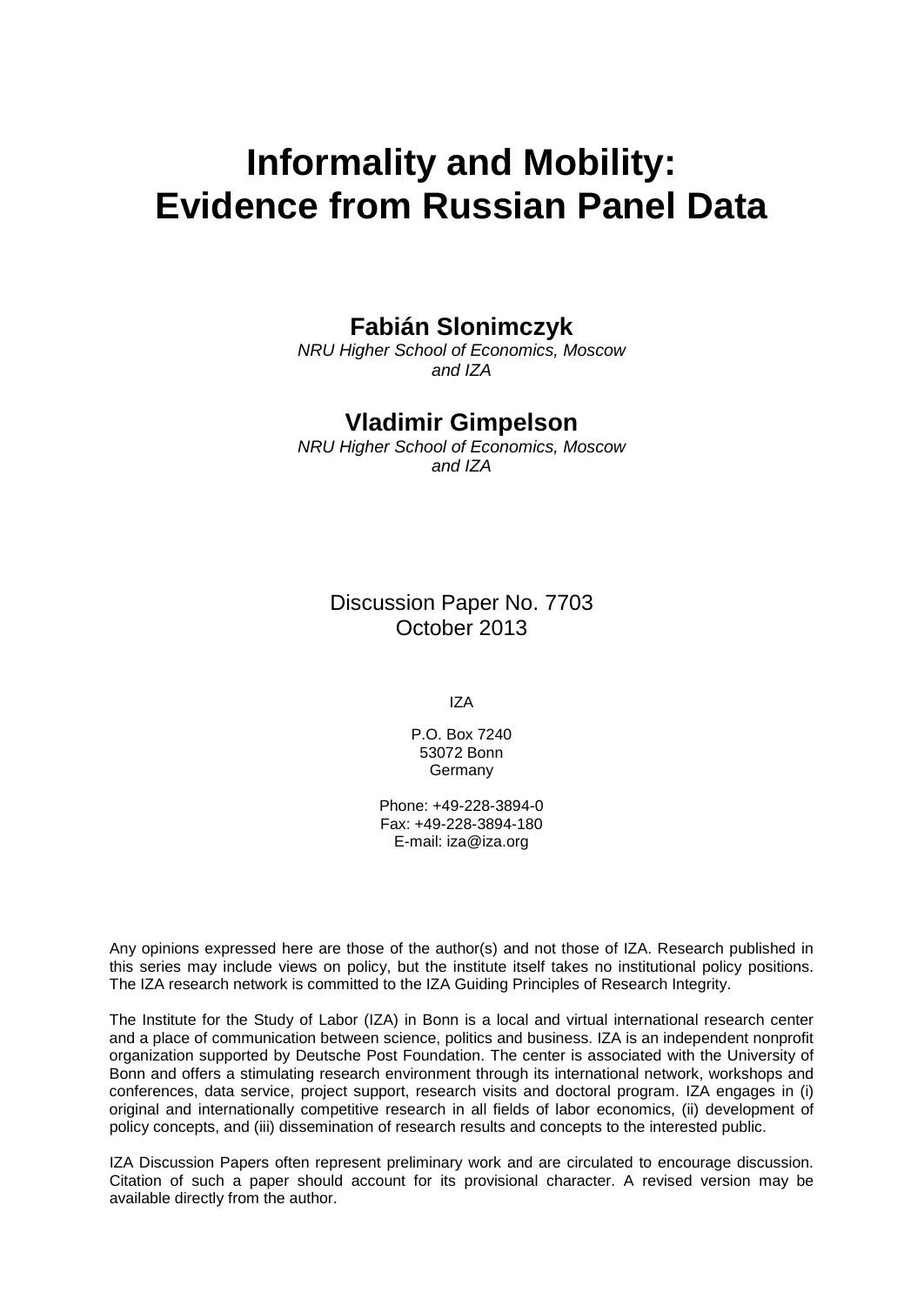IZA Discussion Paper No. 7703 October 2013

# **ABSTRACT**

# **Informality and Mobility: Evidence from Russian Panel Data[\\*](#page-1-0)**

Informality is a defining characteristic of labor markets in developing and transition countries. This paper analyzes patterns of mobility across different forms of formal and informal employment in Russia. Using the RLMS household panel we estimate a dynamic multinomial logit model with individual heterogeneity and correct for the initial conditions problem. Simulations show that structural state dependence is weak and that transition rates from informal to formal employment are not lower than from other origin states. These results lend support to the integrated view of the labor market.

JEL Classification: J6

Keywords: informality, labor mobility, initial conditions problem, state dependence

Corresponding author:

Fabián Slonimczyk NRU Higher School of Economics 26 Ulitsa Shabolovka Moscow, 119049 Russia E-mail: [fslonimczyk@hse.ru](mailto:fslonimczyk@hse.ru)

This paper has been presented at the following venues: Higher School of Economics, First RLMS International Users' Conference, Italian Labor Economics Association. We thank participants for helpful comments. We are grateful to Anna Yurko for useful suggestions to improve the manuscript. Fabian Slonimczyk acknowledges support from NRU Higher School of Economics Academic Fund Program 2012-2013 (research grant No.11-01-0165). Vladimir Gimpelson acknowledges support from NRU Higher School of Economics Basic Research Program.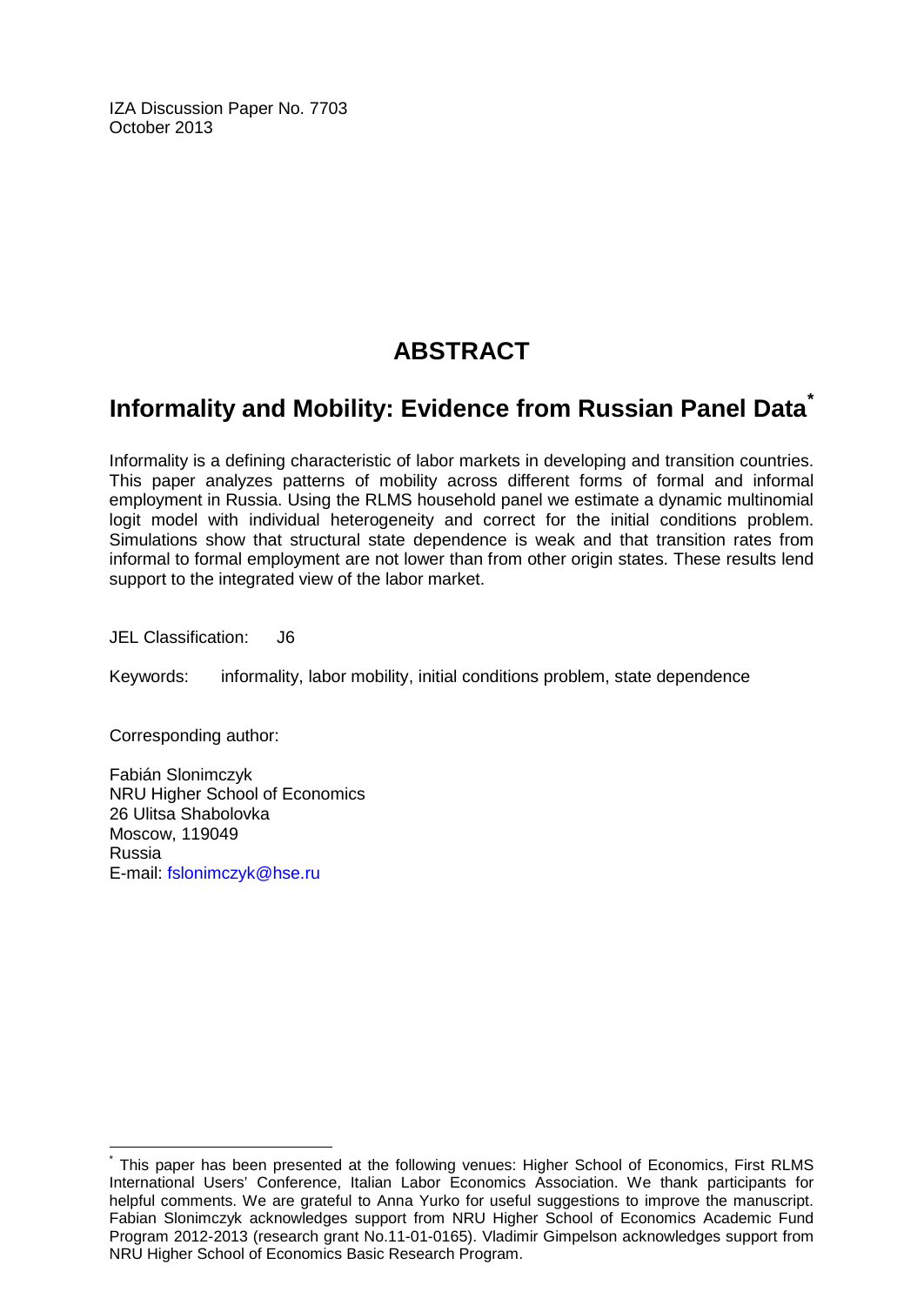#### 1 Introduction

Widespread informality is a salient feature of transition and emerging economies. It characterizes a broad set of economic activities, including the operations of the myriad smallscale enterprizes that are fully run by families or single individuals, but also informally hired employees working for otherwise formal firms.<sup>1</sup> Overall, in these countries a large share of the population is informally employed.<sup>2</sup>

There are multiple reasons why sprawling informality is seen as a negative phenomenon. First, the informal economy operates largely beyond State regulation and tax evasion is the norm rather than the exception. Second, the need to keep activities undetected leads to multiple inefficiencies including suboptimal scale, low investment rates, use of primitive technologies, and close to zero productive innovation. Third, earnings in some informal activities are low and irregular, linking informality and poverty. Finally, informal workers face higher risks of social exclusion because they are not covered by any kind of safety net (except maybe the one provided by family and friends).

Various dimensions of this phenomenon have been thoroughly examined, especially for Latin American countries (Perry et al., 2007). However, the drivers and implications of informality in transition countries remain largely unexplored (for exceptions, see Lehmann et al., 2012, Slonimczyk, 2012, Gimpelson and Kapeliushnikov, 2013b)

An important issue is whether the same individuals participate in the informal sector year after year, or if instead the incidence of informality is spread more equally across the labor force. If informality is a persistent state, most of the negative effects associated with it would be suffered by a limited set of individuals. If the opposite, everyone in the population faces roughly equal chances of experiencing a spell of informal employment.

A closely related question is whether transitions out of informality lead to formal jobs or if, on the contrary, informal workers end up dropping out of the labor force. Does informal employment function as a "stepping stone" toward formal positions or is it a "dead end" without exit to better jobs? A priori there are good arguments for both views. There are several reasons to think that the probability of finding a formal job might be positively related to informal work experience. First, informal jobs might contribute to general human capital, increasing the worker's value in the market. Second, workers might gain in terms of an expanded social and professional network (compared to a nonemployment alternative). This could result in better information on existing job vacancies and a relatively higher rate of arrival for offers from the formal sector. Third, some firms might use informal positions as a screening device and later offer regular positions to the best informal trainees. Finally, informal work could signal higher levels of ability or other unobservable traits relative to non-employed individuals.

In contrast to these arguments, it is not hard to think of scenarios in which informal employment experience has a negative effect on the prospects of finding a formal job. Barriers to entry to the formal sector may exist that prevent easy transitions from informality.

<sup>&</sup>lt;sup>1</sup>While there is no agreement on a precise definition to be used in empirical studies, informal jobs comprise a wide range of activities, including small-scale home production for sale, petty trade and untaxed services, self-employment, and wage work that is not formally contracted and not covered by the social safety net (Perry et al., 2007).

<sup>2</sup>Even the most advanced transition economies in Europe have a significant informal sector (Packard et al., 2012). According to Gasparini and Tornarolli (2007), in many Latin American countries the share of informal employment exceeds 50% of the urban labor force. Existing estimates for Sub-Saharan Africa and Asia are even higher (Jütting, Parlevliet, and Xenogiani, 2008). For OECD countries, see Andrews, Sánchez, and Johansson (2011).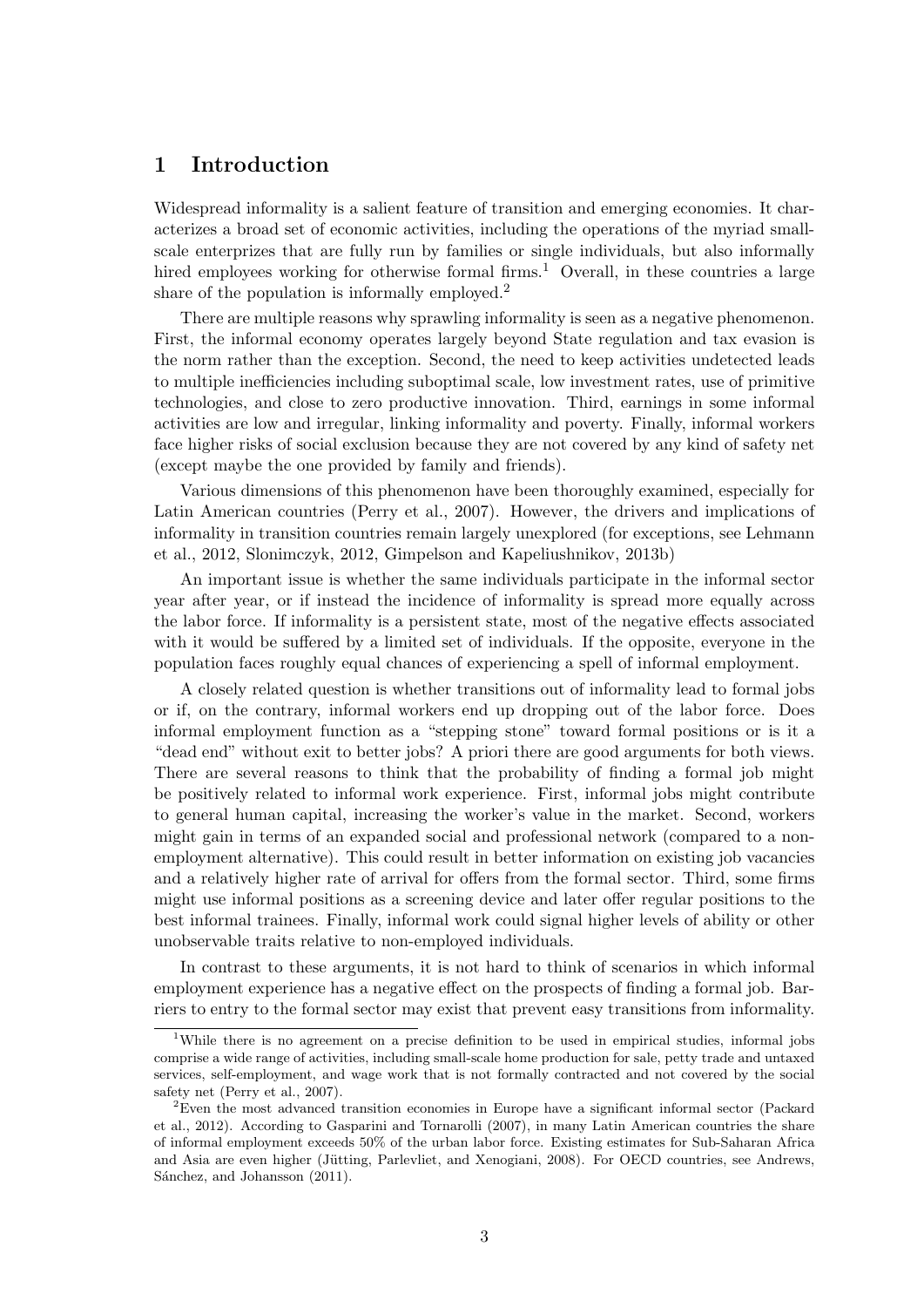In particular, certain labor market institutions like the minimum wage and union collective bargaining agreements might restrict labor demand in the formal sector. Alternatively, low transition rates could result if informality stigmatizes those affected or it carries with it some other kind of "scarring" effect. Prolonged informal sojourns can be associated with losses of the human and social capital that could be required for re-employment in the formal sector (a "lock-in" effect).

For these reasons, the degree of persistence of informality and the extent to which informal jobs are "stepping stones" are important empirical questions. The paper addresses these issues using panel data from Russia, a middle-income country with moderate levels of informality. According to various estimates, informal jobs can account for about 20–25% of employment (Gimpelson and Zudina, 2011, Slonimczyk, 2012). Using simple transition matrices we document persistence rates in the informal sector of almost 50%. The probability of transitioning into a formal sector is also relatively low from the informal sector (about 26%, compared to almost 90% when the origin state is formality). However, because the state of origin is endogenously determined these figures provide a poor indication of the actual degree of state dependence.

In order to disentangle structural state dependence from selection effects we estimate a dynamic multinomial logit model of sector choice that allows for individual heterogeneity in preferences. We apply the method suggested by Heckman (1981) to take care of the initial conditions problem. Using the model to simulate the behavior of individuals in the sample when placed in different counterfactual origin states, we are able to obtain estimates of structural state dependence. As opposed to descriptive transition matrices, our model-based estimates control for a series of observable characteristics. In addition, we use Bayesian inference to obtain an estimate of the position of each individual in the distribution of unobservable heterogeneity. Thus, the estimates of state dependence we present also control, to the extent possible, for unobservable heterogeneity in preferences and ability.

We find that state dependence is much lower than what it would appear based on descriptive evidence. Specifically, for the male sample we find that state dependence is 2.8% for informal employees, 5.7% for formal employees, 13.8% for non-employment, and 20.4% for entrepreneurship. For females, the respective figures are 8.3%, 6.7%, 7,4%, and 20.3%.<sup>3</sup> Importantly, we also find that the chances of transitioning into a formal job are not severely hurt if the origin state is the informal sector. In fact, the likelihood of finding a formal job starting from the informal sector is only a few percentage points lower than when the origin state is a formal job. The simulation results suggest that the specific characteristics and preferences of individuals who occupy the informal sector are the reason behind the relatively high permanence rates and the relatively low transition rates into formal jobs that are observed in simple descriptive transition matrices.

The paper is organized as follows. The next section discusses the issue of mobility in the context of the different theories of the informal sector. Section three introduces the data, sample selection criteria, and gives details on the definition of informality. It also provides a descriptive analysis of mobility across labor market states using transition matrices. Section four describes the empirical model and explains the estimation technique. Section five presents estimation results and evaluates how well the model fits the data. In section six we use the model to simulate different counterfactual scenarios and present our estimates of structural state dependence. The final section discusses our finding and

<sup>3</sup>State dependence (SD) is measured as the average difference between the probability of staying in the same labor market state and the probability of entering from other origin states (see also table 8).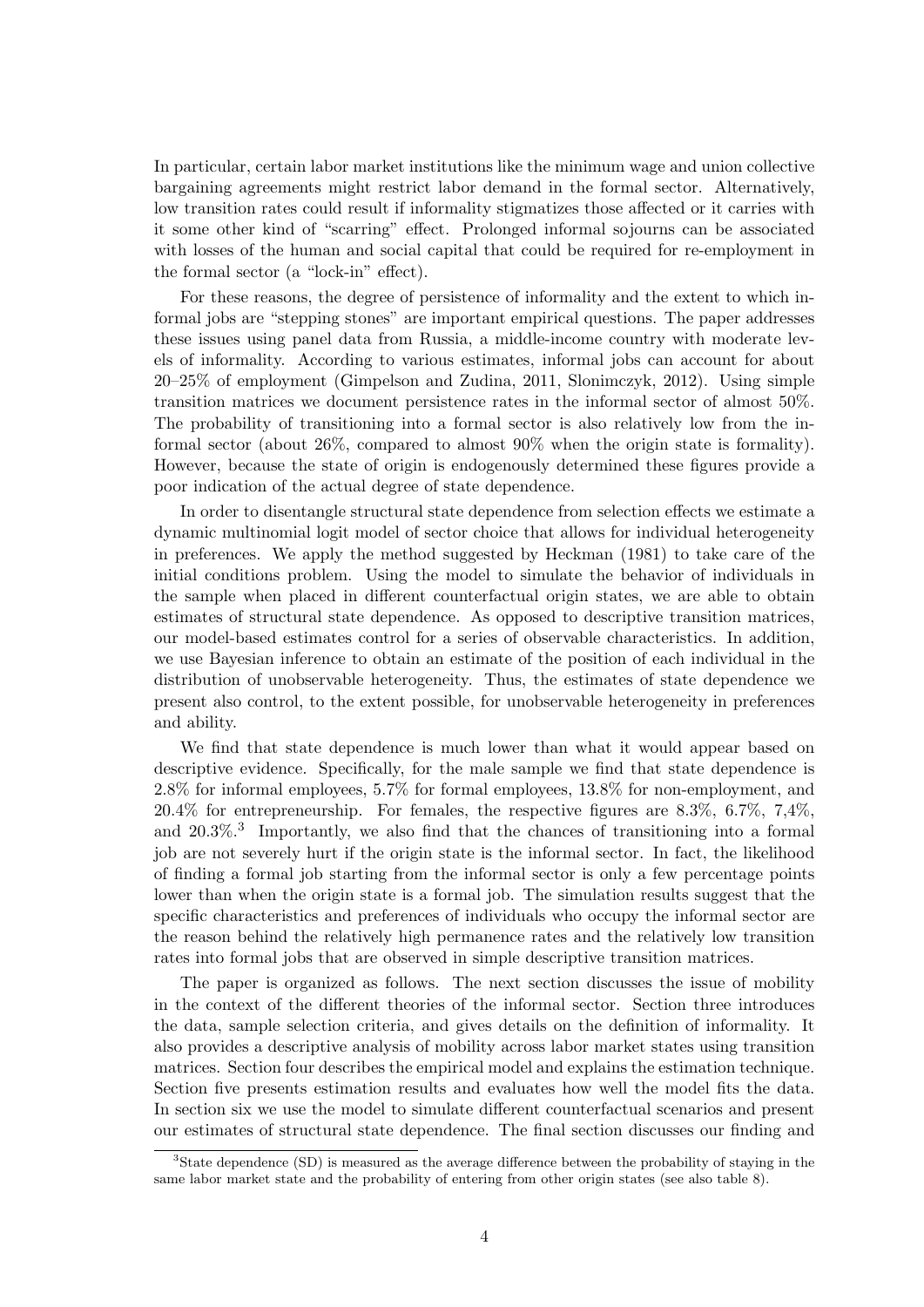concludes.

### 2 Informality and Mobility

Theories that explain informality in the labor market can be divided into two competing schools of thought with regards to the issue of segmentation. According to one view, the existence of a large informal sector is explained by rigidities in the urban labor market. For example, in the classic model by Harris and Todaro (1970) a minimum wage set above the market-clearing wage results in rationing of formal jobs.<sup>4</sup> If unemployment benefits are low or nonexistent, workers are left with informal activities as their only option. In other words, there is a perennial excess supply of workers who would want to take formal jobs at the going formal sector wage but are unable to find one. Thus, the formal and the informal sector are segmented.

An alternative perspective sees labor markets as integrated and competitive (Maloney, 1999, 2004). Individuals are endowed with heterogeneous skills, which are valued differently in different sectors (Heckman and Sedlacek, 1985, Magnac, 1991). In addition, jobs vary in non-pecuniary aspects such as amenities and hazards. Individuals choose among the existing employment opportunities in accordance with their preferences and abilities and there are no strict barriers to entry to formal jobs. In more colloquial terms, workers might have good reasons to prefer informal status over formal alternatives due to various desirable characteristics of informal jobs, the low productivity in formal jobs and the poor quality of government insurance programs. This is one of the central messages of the influential World Bank report "Informality: Exit and Exclusion" (Perry et al.,  $2007$ ).<sup>5</sup>

While segmentation does not preclude the possibility of transitions between formal and informal jobs, it is clear that the two schools of thought have quite different implications regarding the extent of state dependence (are workers trapped in informal jobs?) and the intensity of flows from the informal to the formal sector.<sup>6</sup> If labor markets are segmented flows from formal to informal jobs should be much larger in volume than those going in the opposite direction. Workers are likely to find themselves trapped in the informal sector in presumably inferior (in terms of pay and employment conditions) positions and stay in queue waiting for better (formal) openings. In contrast, the integrated labor markets view implies that there are no real grounds for state dependence in informality and that flows between formal and informal jobs should go in both directions with roughly the same intensity.<sup>7</sup>

Existing studies are inconclusive about which of these theories better represents the reality of labor markets in developing economies. Our knowledge of labor markets in transition countries is particularly shallow.

<sup>4</sup>Calvo (1978) presents a similar argument where the source of rigidities are union-sponsored collective bargaining agreements.

<sup>&</sup>lt;sup>5</sup>In more recent work, Bosch and Maloney (2010) are less assertive suggesting that while "a substantial part of the informal sector, particularly the self-employed, correspond to voluntary entry, . . . informal salary workers may correspond to the standard queuing view."

 ${}^6A$  third important question involves sectoral wage differentials but it is beyond the scope of this paper.

<sup>&</sup>lt;sup>7</sup>The two schools of thought are partially reconciled by Gary Fields's idea that the informal sector in developing countries is two-tiered (Fields, 2009). The lower-tier is composed of free-entry jobs and the upper-tier contains skilled jobs. In terms of mobility, the lower tier is expected to be stagnant with oneway entry and with queuing for exit, while the upper tier is integrated with the formal sector. This third position has less clear cut implications regarding the extent of state dependence and the direction of flows between formality and informality.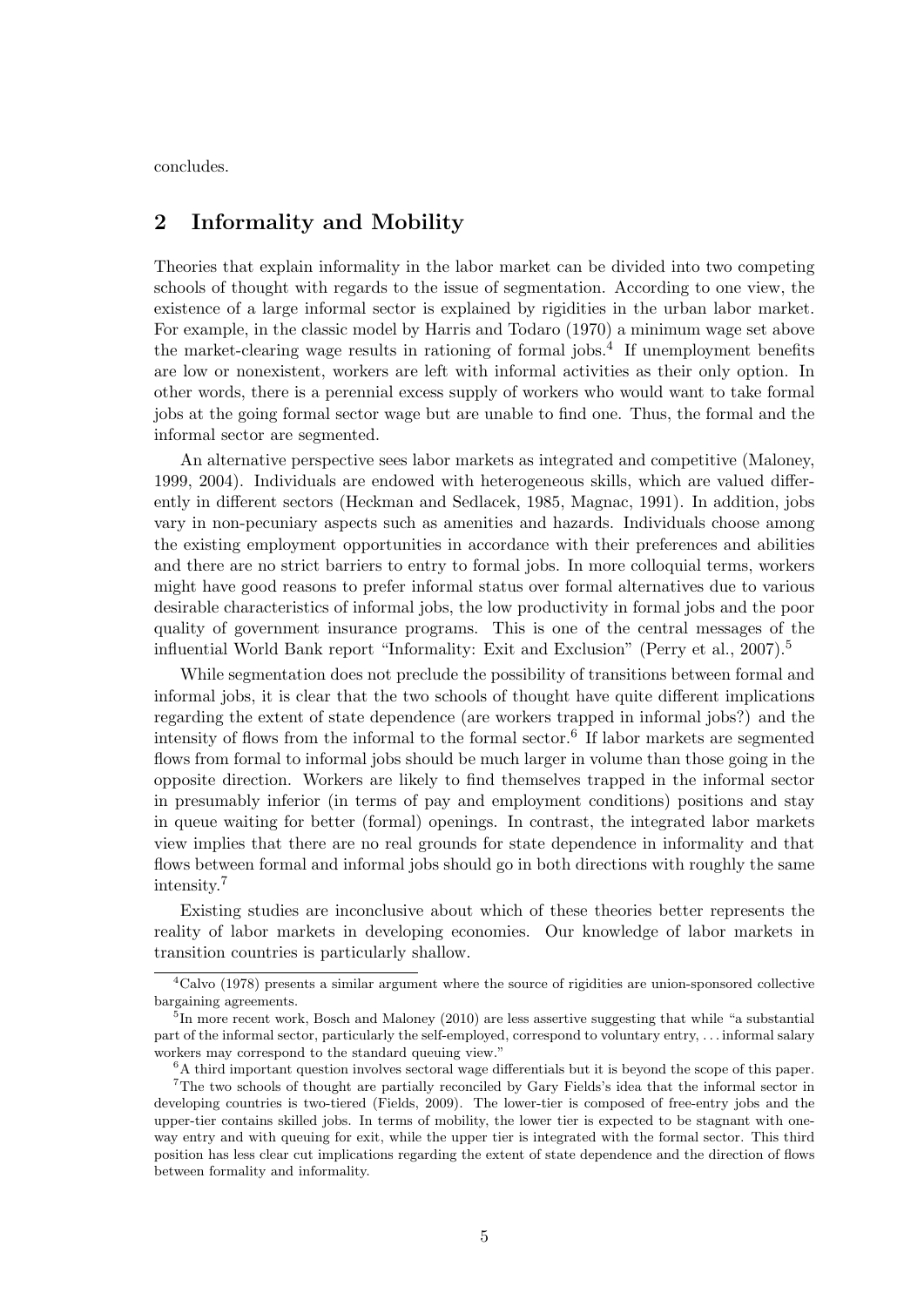Gong, Van Soest, and Villagomez (2004) explore mobility patterns using panel data from Mexico. They document relatively large flows across non-employment, formal and informal employment. Using predicted probabilities from a dynamic multinomial model they test the hypothesis that the transition patterns between sectors are in line with the symmetric view of formal and informal sector jobs. These symmetry restrictions on transitions between sectors are not rejected. However, they also find some evidence of entry barriers for low educated individuals.

Pagés and Stampini (2009) provide a comparative study of labor mobility and segmentation in three Latin American countries (Argentina, Mexico, Venezuela) and three transition economies (Albania, Georgia and Ukraine). For all countries they document high mobility rates between formal and informal salary employment but low rates between formal salary and self-employment. For post-socialist countries symptoms of segmentation seem to be clearer than in Latin America. Tansel and Kan (2012) also argue for the existence of segmentation and a static employment structure in Turkey.

Two studies provide evidence on transition countries. Lehmann and Pignatti (2007) analyze flows in the Ukrainian labor market using panel data for the period 2003–2004. They conclude that there is evidence of both dynamism and segmentation, as argued by Fields (1990). In a more recent paper, Lehmann, Razzolini, and Zaiceva (2012) focus on whether displaced workers and voluntary quitters in Russia are more exposed to informality than new labor market entrants or incumbents. They find that displacement entraps workers in involuntary informal employment. Quitters, in turn, experience voluntary informality for the most part, but a minority of them end up in involuntary informal jobs too. The lock-in effect is stronger for workers with low human capital and for those who separate from informal jobs. The latter result also implies that informal employment is persistent. However, the fraction of those involuntary separated in the sample is quite low, so the results are not conclusive.

#### 3 Data

The source of the data for this study is the Russian Longitudinal Monitoring Survey (RLMS). The RLMS is a household panel survey based on the first national probability sample drawn in the Russian Federation.<sup>8</sup> We use data from rounds  $XI-XX$  covering the period 2002–2011. These individuals reside in 32 oblasts (regions) and 7 federal districts of the Russian Federation. A series of questions about the household (referred to as the "family questionnaire") are answered by one household member selected as the reference person. In turn, each adult in the household is interviewed individually (the "adult questionnaire").

The structure of the employment module of the adult questionnaire is as follows. First, there are questions about a primary job. Next, individuals can provide information on a secondary job if they have one. Finally, individuals are also asked whether they perform "irregular remunerated activities". The exact phrasing of this last questionnaire item is as follows: "Tell me, please: in the last 30 days did you engage in some additional kind of work for which you were paid or will be paid? Maybe you sewed someone a dress, gave

<sup>8</sup>The RLMS-HSE is conducted by the National Research University Higher School of Economics and the "Demoscope" team in Russia, together with the Carolina Population Center, University of North Carolina at Chapel Hill and the Institute of Sociology RAS. The RLMS website (www.cpc.unc.edu/projects/rlms-hse) contains extensive documentation and details on the sampling design.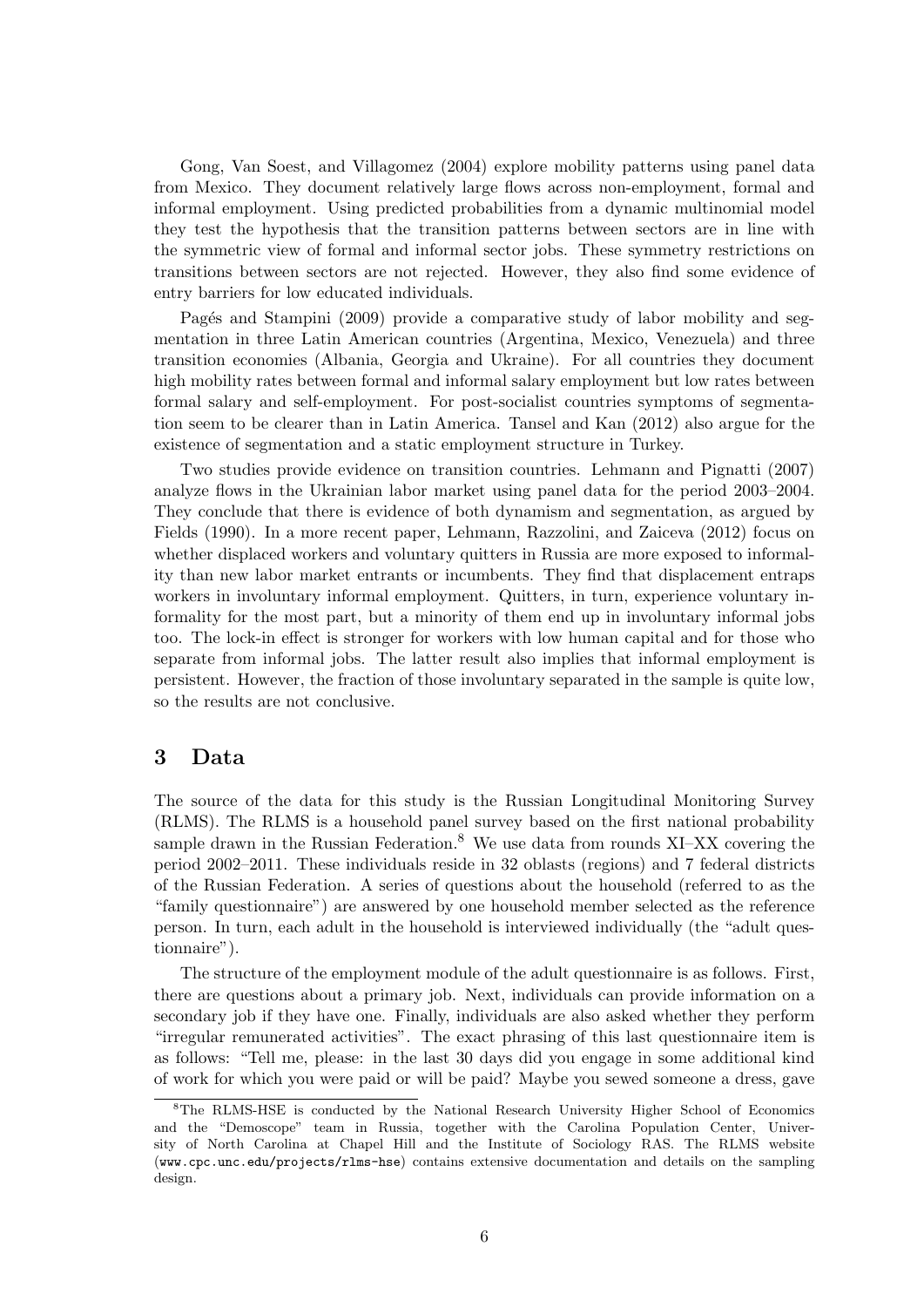someone a ride in a car, assisted someone with apartment or car repairs, purchased and delivered food, looked after a sick person, sold purchased food or goods in a market or on the street, or did something else that you were paid for?" The questionnaire structure is such that no one may answer questions on a secondary job unless they have a primary job. However, questions on the irregular activities are independent. In fact, in our sample 7.5% of those considered employed only work doing irregular activities.

The focus of this study is on the main job, defined as the primary job if the individual has one or irregular activities if that is the only source of labor income.

#### 3.1 Sample Selection

The RLMS only started consistently asking questions on informality in 2002. The most recent data are from 2011. Our sample is composed of individuals between 18 and 65 years of age.<sup>9</sup> Since the focus of the study is on mobility we only keep individuals who were observed in at least two consecutive rounds. After dropping a few individuals with missing information on employment status, we are left with an unbalanced panel of 8,547 males and 10,203 females making a total of 42,871 and 53,046 observations respectively. Since mobility patterns are bound to be different across gender lines, we analyze males and females separately.

#### 3.2 Informality Definition

There are two most commonly used definitions of informality: the 'productive' definition and the 'legalistic' or social protection definition. The main difference between them is that while the 'productive' definition focuses on a number of characteristics of the production unit (e.g. the scale of production, whether it is a legal entity independent of the owners, etc.) the 'legalistic' definition focuses on to what extent workers are effectively protected by labor market institutions (e.g. whether social security payments are made). Slonimczyk (2012) discusses in detail the different definitions and how they can be applied using RLMS data. Here we provide only a brief description.

The classification in this paper starts by distinguishing between entrepreneurs and employees at a primary job. The former group is composed of those doing entrepreneurial activities who are either owners of firms or self-employed individuals who work on their own account with or without employees but not at a firm or organization.<sup>10</sup> In principle, it would be possible to distinguish between formal and informal entrepreneurs. As shown in Slonimczyk (2013) the two resulting sub-categories are very small relative to the size of the labor force and have very similar characteristics in terms of hours worked, earnings, turnover rates, and mobility patterns. Since each category considered is computationally (processing time) and statistically (degrees of freedom lost due to extra parameters) costly,

<sup>9</sup>The official retirement age for women is 55 but a large fraction of them keep working until much later. In our empirical model we include controls for age group and pension receipts.

<sup>&</sup>lt;sup>10</sup>This classification is based on four items of the adult questionnaire: 1) "do you work at an enterprize or organization? We mean any organization or enterprize where more than one person works, no matter if it is private or state-owned. For example, any establishment, factory, firm, collective farm, state farm, farming industry, store, army, government service, or other organization." Enterprize workers are considered entrepreneurs if they answer positively to both 2) "Are you personally an owner or co-owner of the enterprize where you work?" and 3) "In your opinion, are you doing entrepreneurial work at this job?". The distinction between entrepreneurs and employees for non-enterprize individuals is based on: 4) "At this job are you...(a) involved in an employer's or individual labor activity or (b) work for a private individual?"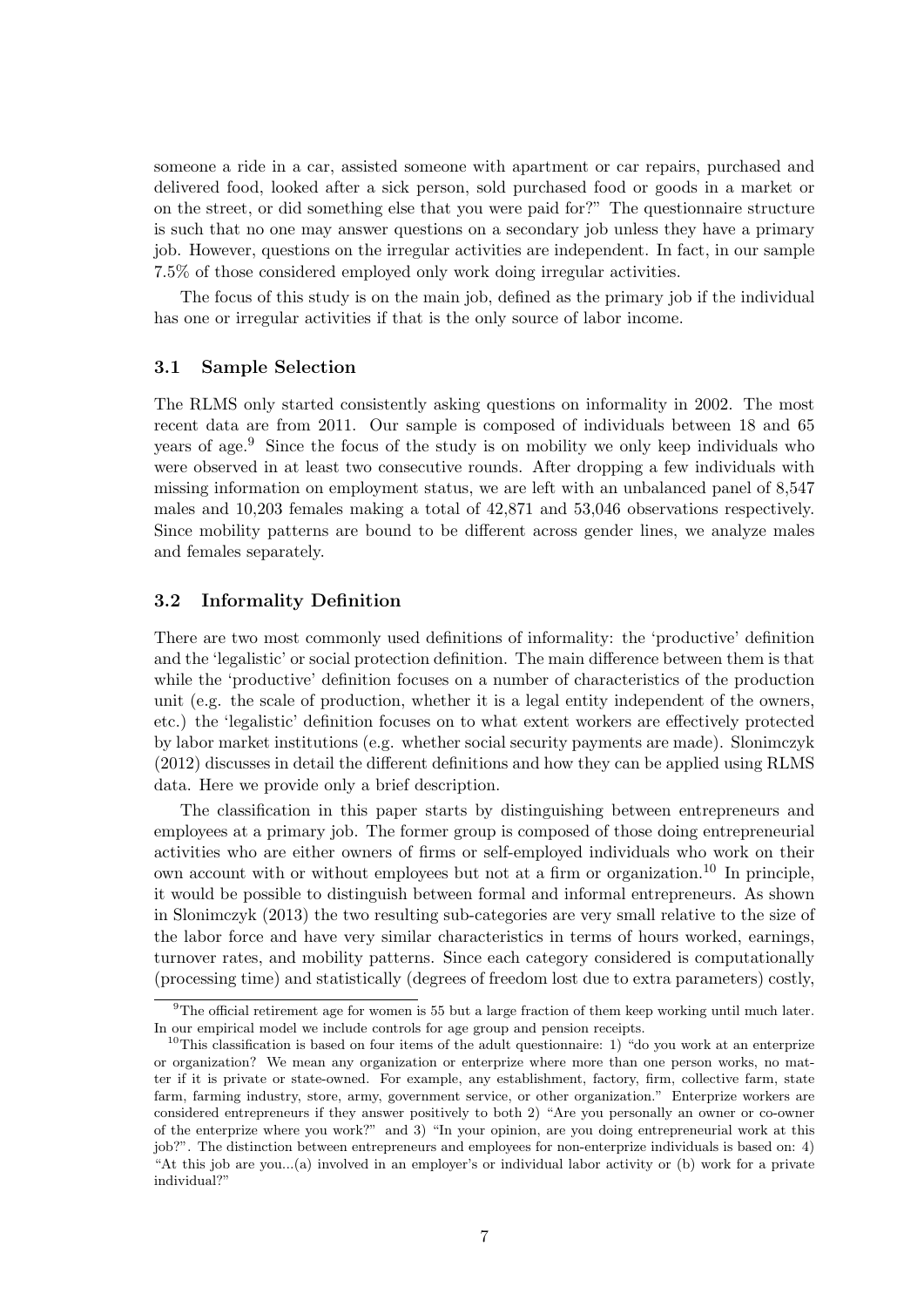we opted for keeping all entrepreneurs together in one group.

We separate between formal and informal employees as follows. First, following the productive definition, employees not working at firms or organizations are considered informal. Second, for those working at firms or organizations the RLMS questionnaire includes an item that permits determining whether they are registered, i.e. working officially.<sup>11</sup> The Russian labor code mandates that all employees sign a written contract and deposit their 'labor book' with the employer. Therefore, following the social protection criterion, we classify unregistered employees as informal. Finally, individuals without a primary job but who perform irregular activities for pay are also considered informal employees.



Figure 1 – The Evolution of Labor Market Status

Source: Authors' calculations based on RLMS data.

<sup>&</sup>lt;sup>11</sup>The question is: "Tell me, please: are you employed in this job officially, in other words, by labor book, labor agreement, or contract?"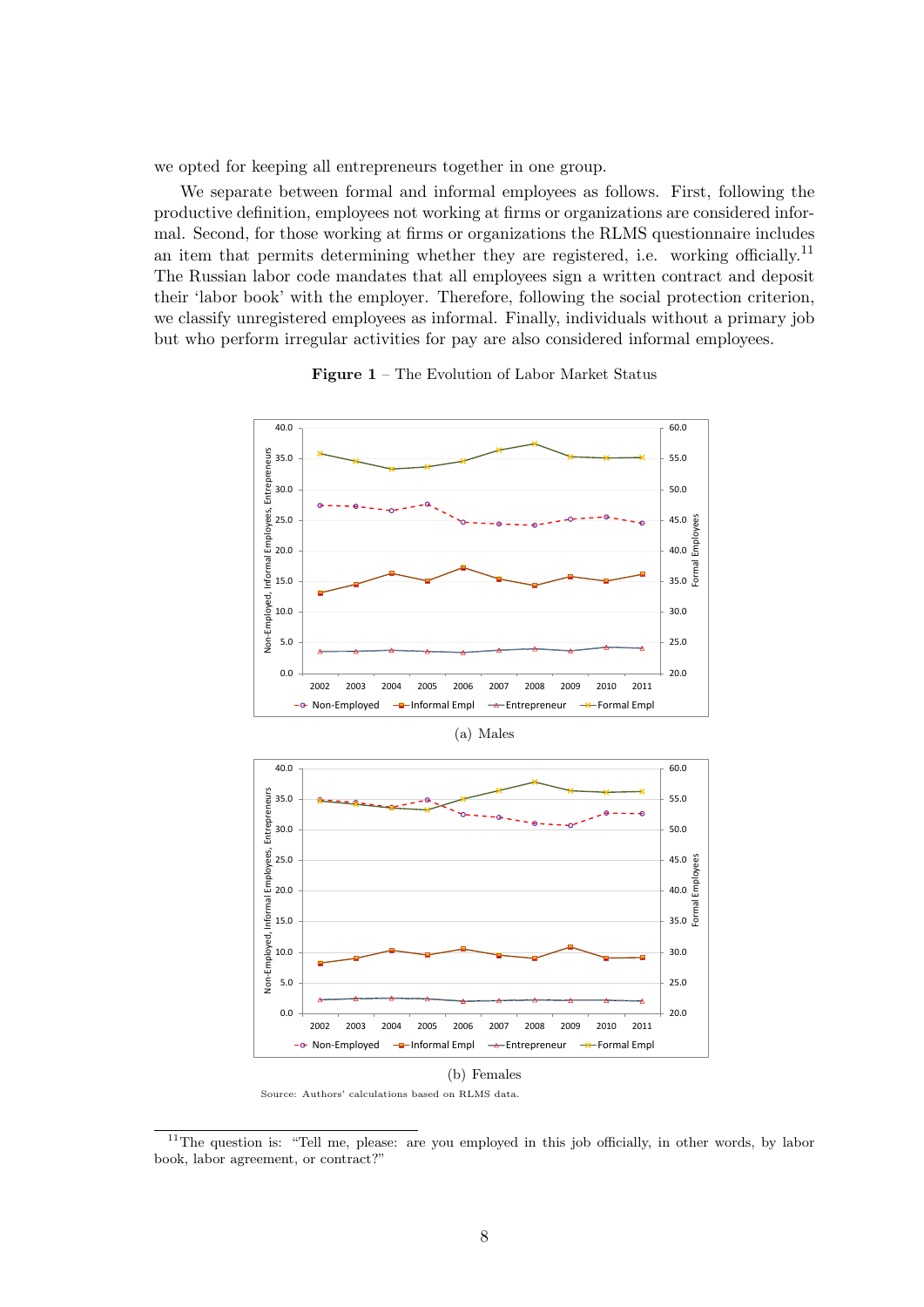|                | Non-employed | P-matrix<br>Informal Empl. | Entrepreneur | Formal Empl. | $p_i$ . |
|----------------|--------------|----------------------------|--------------|--------------|---------|
| Non-employed   | 70.9%        | 15.0%                      | $0.7\%$      | 13.3%        | 25.5%   |
| Informal Empl. | 20.4%        | 49.5%                      | 4.0%         | 26.2%        | 15.2%   |
| Entrepreneur   | $3.3\%$      | 15.0%                      | 68.8%        | 12.9%        | 3.8%    |
| Formal Empl.   | 5.5%         | $6.9\%$                    | $0.9\%$      | 86.7%        | 55.5%   |
| $p_{\cdot i}$  | 24.4%        | 15.7%                      | 3.9%         | 56.0%        |         |
|                |              | T-matrix                   |              |              |         |
| Non-employed   |              | 1.09                       | 0.33         | 1.01         |         |
| Informal Empl. | 0.99         |                            | 0.92         | 1.02         |         |
| Entrepreneur   | 0.38         | 1.31                       |              | 1.17         |         |
| Formal Empl.   | 1.04         | 0.99                       | 0.86         |              |         |

Table 1 – Transition Matrices: Males

Calculations based on 34,324 transitions over the period 2002–2011. The top panel shows the conditional distribution of transitions given the origin state, as well as marginal distributions ( $p_i$ ) and  $p_{\cdot j}$ ). The T-matrix is defined in the main text.

|                |              | P-matrix       |              |              |         |
|----------------|--------------|----------------|--------------|--------------|---------|
|                | Non-employed | Informal Empl. | Entrepreneur | Formal Empl. | $p_i$ . |
| Non-employed   | 78.0%        | $9.4\%$        | $0.4\%$      | 12.2%        | 32.3%   |
| Informal Empl. | 25.2%        | 46.4%          | 2.5%         | 25.9%        | $9.5\%$ |
| Entrepreneur   | 5.7%         | $9.5\%$        | 73.6%        | 11.2%        | $2.2\%$ |
| Formal Empl.   | $6.7\%$      | 3.8%           | $0.5\%$      | 89.0%        | 56.0%   |
| $p_{\cdot i}$  | 31.5%        | 9.8%           | $2.3\%$      | 56.5%        |         |
|                |              | T-matrix       |              |              |         |
| Non-employed   |              | 1.01           | 0.35         | 1.06         |         |
| Informal Empl. | 1.02         |                | 0.99         | 0.99         |         |
| Entrepreneur   | 0.62         | 1.23           |              | 1.17         |         |
| Formal Empl.   | 1.20         | 0.79           | 0.87         |              |         |

Table 2 – Transition Matrices: Females

Notes: Calculations based on 42,843 transitions over the period 2002–2011.

Figure 1 shows the distribution of employment status over time. It is important to emphasize the lack of any strong trends in the data. Although we allow for time shocks by including year dummies, the main empirical exercise in the paper assumes the economy is in steady state. Both for females and for males, employment rates have slightly increased over the period. For males, the increase has taken the form of growing informal employment, while entrepreneurship and formal employment have remained roughly constant.<sup>12</sup> Among women, in contrast, the employment gains were in formal jobs, with informality and entrepreneurship constant.

There are visible differences between males and females. First, even though Russian women have relatively high participation rates by international standards, there still exists a gender gap of about seven percentage points. Second, formal employment is relatively more prevalent among women than men. This might reflect the fact that the large public sector is predominantly female. As a fraction of those employed, roughly 74% of males and 83% of females in the sample are formal employees. Correspondingly, there are substantially lower shares of women informally employed and in entrepreneurial roles.

#### 3.3 Labor Market Dynamics

The focus of this study is on individual level mobility in employment status. Tables 1 and 2 present transition matrices for the period under analysis for males and females respectively. The top panel in each table (P-matrix) presents the conditional distribution of labor market destinations given each of the possible states of origin  $(p_{ij})$ , as well as the marginal distributions of states of origin and destination  $(p_i$  and  $p_{i,j}$  respectively).

First, note that both for men and women the marginal distributions for origin and

<sup>12</sup>Russia's working age population slightly decreased over the period. See Slonimczyk and Yurko (2013) for a review of the issues and an evaluation of a major pro-natalist policy.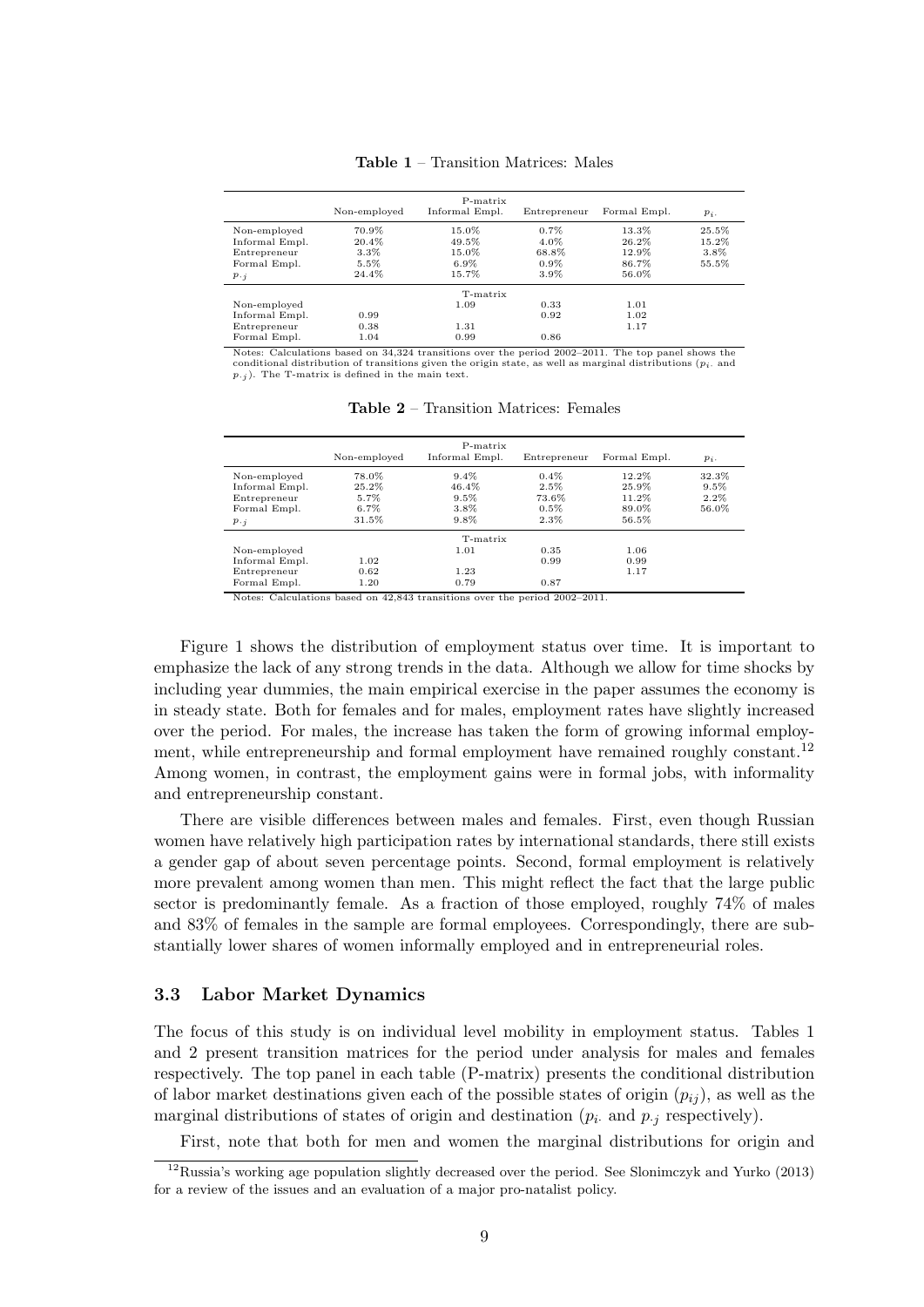destination states are very similar to each other, which is consistent with the steady state assumption. In fact, the small differences between  $p_i$  and  $p_i$  are of the same sign as the overall changes shown in figures  $1(a)$  and  $1(b)$  above. For example, the tables show that the proportions of men and women exiting non-employment are slightly higher that the corresponding entry probabilities, leading to a small long-run increase in employment rates. Second, the diagonal elements in the conditional distributions show that non-employment and formal employment are very persistent states. Both among males and females, for example, less than  $15\%$  of formal employees leave the state in a given period.<sup>13</sup> In contrast, informal employees appear to be significantly more mobile. A third and final point illustrated by the P-matrices is that, when a change of state takes place, the state of origin seems to affect the likelihood of the possible destinations. For example, men transitioning out of entrepreneurship are much less likely than men leaving informal employment to become jobless.

Analysis based on P-matrices is troubled by the fact that different origin states have very different turnover rates. Also, because the different destination states have different sizes, the conditional distributions are not necessarily informative about the propensities to move from one state to another. Bernab`e and Stampini (2009) apply a measure of the propensity to transit from state  $i$  to state  $j$  that corrects for the turnover rate of the state of origin, as well as for the share of jobs created in each possible destination state. Formally, the elements of their transition matrix are given by

$$
t_{ij} = \frac{N_{ij}/(N_i - N_{ii})}{(N_{\cdot j} - N_{jj})/\sum_{k \neq i}(N_{\cdot k} - N_{kk})}
$$

where  $N_{ij}$  is the number of individuals in state i in  $t-1$  and state j in t, and  $N_i$  and  $N_{\cdot j}$ are the row and column totals respectively.

The lower panels of tables 1 and 2 present the adjusted transition matrices. The results confirm some of the disparities in transition propensities across origin states. For example, both for females and for males it is comparatively harder to become an entrepreneur starting from non-employment relative to other origin states. There are also differences in the ease of access to formal employment but these are relatively small. The T-matrices also show that formal and informal employment are not too different with respect to the risk of non-employment. In fact, the non-employment propensities for formal employees are a little higher than those for informally employed individuals, males and females. Entrepreneurs, in contrast, are very unlikely to become job-less.

While transition matrices, adjusted or otherwise, offer interesting descriptive evidence, they can be misleading because the characteristics of the individuals in the different states are bound to be very different. As an example, suppose there are comparatively more unskilled individuals in non-employment relative to formal and informal employment. If entrepreneurship has high skill requirements, both P- and T-matrices will show relatively lower transition propensities to entrepreneurship from non-employment than from the other two origin states even if the propensities were the same conditional on skill level.

Table 3 presents summary statistics for a number of observable characteristics of the individuals in the sample that are likely to affect transition propensities. It is clear from the table that individuals in different states differ widely in their observable characteristics.

<sup>&</sup>lt;sup>13</sup>Because the tables do not consider job changes within states, the relative persistence of formal employment does not per se imply low levels of overall mobility. Throughout the paper we use the terms "mobility" and "persistence" in a narrow sense as they apply to transitions across labor market states only.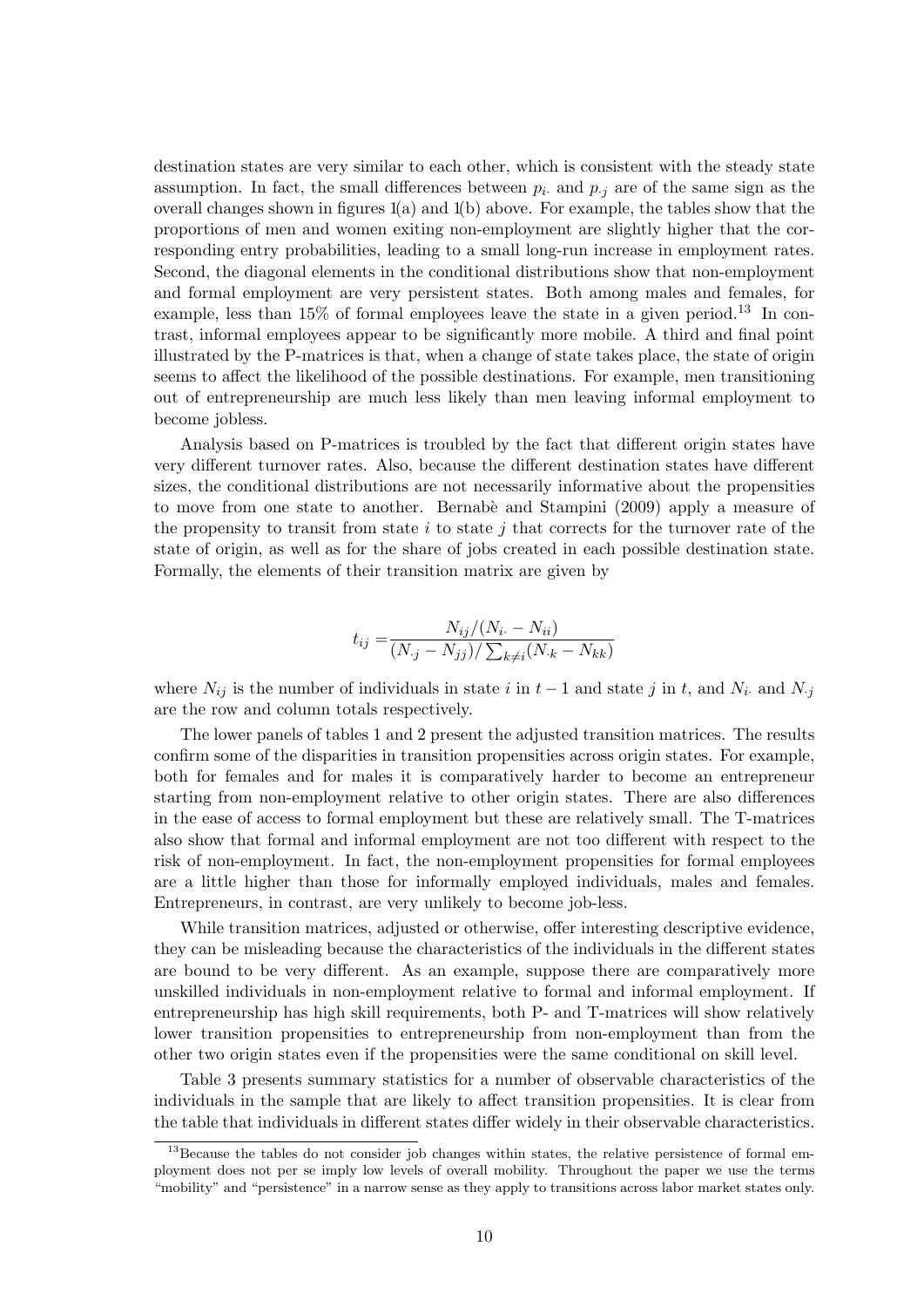|                         |                                                                                      |                                                          | Males                            |                                                                       |                                                                         |                                                                        | Females                                                            |                                                           |
|-------------------------|--------------------------------------------------------------------------------------|----------------------------------------------------------|----------------------------------|-----------------------------------------------------------------------|-------------------------------------------------------------------------|------------------------------------------------------------------------|--------------------------------------------------------------------|-----------------------------------------------------------|
|                         | Employed<br>Non-                                                                     | Employees<br>Informal                                    | Entrepreneur                     | Employees<br>Formal                                                   | Employed<br>Non-                                                        | Employees<br>Informal                                                  | Entrepreneur                                                       | Employees<br>Formal                                       |
| Age Composition         |                                                                                      |                                                          |                                  |                                                                       |                                                                         |                                                                        |                                                                    |                                                           |
| $15 - 24$               | 44.8%                                                                                | 21.2%                                                    | 3.7%                             | 9.5%                                                                  |                                                                         | 21.5%                                                                  | $3.2\%$                                                            | $9.0\%$                                                   |
| $25 - 34$               |                                                                                      |                                                          |                                  | 29.8%                                                                 |                                                                         |                                                                        |                                                                    | 26.7%                                                     |
| $35 - 44$               | $9.8%$<br>9.5%                                                                       | $29.2\%$<br>$22.7\%$                                     | $29.6%$<br>35.0%                 | 23.9%                                                                 |                                                                         | $25.5%$<br>$21.3%$                                                     | $21.5%$<br>$31.3%$                                                 | 25.4%                                                     |
| $45 - 54$               |                                                                                      | 18.7%                                                    | $26.1\%$                         | 23.9%                                                                 |                                                                         | 19.6%                                                                  | $33.8\%$                                                           | 26.5%                                                     |
| $55 - 65$               | 12.9%<br>23.1%                                                                       | $8.1\%$                                                  | $5.6\%$                          | 12.9%                                                                 | 8<br>8<br>8<br>8<br>8<br>8<br>9<br>9<br>9<br>9<br>9<br>9<br>8<br>8<br>8 | 12.1%                                                                  | $10.3\%$                                                           | 12.4%                                                     |
| Education Completed     |                                                                                      |                                                          |                                  |                                                                       |                                                                         |                                                                        |                                                                    |                                                           |
| Less than Secondary     |                                                                                      | 19.1%                                                    | 5.4%                             |                                                                       |                                                                         | 11.8%                                                                  | 3.8%                                                               | 4.3%                                                      |
| Secondary School        | 32.3%<br>31.9%                                                                       | 28.9%                                                    | 20.7%                            | $8.2\%$<br>20.1%                                                      |                                                                         |                                                                        | 15.3%                                                              | 14.5%                                                     |
| Vocational School       |                                                                                      |                                                          |                                  | 30.7%                                                                 |                                                                         |                                                                        | 19.0%                                                              |                                                           |
| <b>Technical School</b> | $\begin{array}{l} 19.2\% \\ 8.8\% \\ 7.8\% \end{array}$                              |                                                          |                                  |                                                                       |                                                                         |                                                                        |                                                                    |                                                           |
| University or Higher    |                                                                                      | $\begin{array}{l} 31.8\% \\ 11.2\% \\ 9.0\% \end{array}$ | $\frac{19.5\%}{22.6\%}$<br>31.9% | 18.4%<br>22.5%                                                        | 24.6%<br>30.6%%<br>30.18.38<br>10.18.19                                 | 28.0%<br>24.4%<br>23.3%                                                | $36.5%$<br>$25.5%$                                                 | $\begin{array}{c} 18.1\% \\ 30.9\% \\ 32.1\% \end{array}$ |
| Region                  |                                                                                      |                                                          |                                  |                                                                       |                                                                         |                                                                        |                                                                    |                                                           |
| Moscow & St Petersburg  |                                                                                      |                                                          |                                  |                                                                       |                                                                         | 8.5%                                                                   | $6.1\%$                                                            | $12.2\%$                                                  |
| North & North Western   |                                                                                      |                                                          |                                  |                                                                       |                                                                         |                                                                        |                                                                    |                                                           |
| Central & Black-Earth   |                                                                                      |                                                          |                                  |                                                                       |                                                                         |                                                                        |                                                                    |                                                           |
| Volga                   | $9.5\%$<br>$6.1\%$<br>$6.3\%$<br>$6.3\%$<br>$6.3\%$<br>$6.3\%$<br>$6.3\%$<br>$6.3\%$ | 8.5%<br>4.5%<br>4.5%<br>9.4%                             | 8.7%<br>8.8%<br>9.9%<br>9.7%     |                                                                       | 10.5%<br>16.3%<br>16.3%<br>17.5%                                        | $\frac{88}{14}$ , $\frac{388}{38}$ , $\frac{38}{19}$ , $\frac{38}{19}$ | $\begin{array}{c} 4.4\% \\ 22.8\% \\ 16.6\% \\ 14.4\% \end{array}$ | 8.4%<br>19.7%<br>19.5%<br>8.8%<br>8.8%                    |
| North Caucasian         |                                                                                      | 19.7%                                                    | 16.4%<br>15.0%                   |                                                                       |                                                                         |                                                                        |                                                                    |                                                           |
| Ural                    |                                                                                      | 12.3%                                                    |                                  |                                                                       |                                                                         | 14.9%                                                                  |                                                                    |                                                           |
| Western Siberian        | $\frac{9.6\%}{8.6\%}$                                                                | $\frac{10.6\%}{9.1\%}$                                   | 10.9%                            | 12.0%<br>7.1%<br>7.00077%<br>7.8%<br>7.000711<br>7.000711<br>7.000711 | $13.0\%$<br>9.4%<br>9.8%                                                | $10.3%$<br>$10.5%$                                                     | $13.3\%$<br>11.5%                                                  | 8.7%<br>8.7%                                              |
| East Siberia & Farther  |                                                                                      |                                                          |                                  |                                                                       |                                                                         |                                                                        | 10.9%                                                              |                                                           |
| Other Charact.          |                                                                                      |                                                          |                                  |                                                                       |                                                                         |                                                                        |                                                                    |                                                           |
| Russian National        | $70.9%$<br>$65.0%$<br>$41.0%$<br>$30.7%$                                             | 70.6%                                                    | 70.6%                            | 79.6%<br>75.7%<br>81.1%                                               |                                                                         | 75.4%                                                                  | 75.5%                                                              | 81.9%                                                     |
| Urban Location          |                                                                                      |                                                          |                                  |                                                                       |                                                                         |                                                                        |                                                                    | $78.1\%$                                                  |
| Married                 |                                                                                      | $64.0%$<br>$65.5%$                                       | 82.5%<br>89.7%                   |                                                                       | $75.0%$<br>$67.8%$<br>$51.9%$<br>$37.6%$                                | $69.4%$<br>56.9%                                                       | $80.7\%$<br>75.1%                                                  | 66.9%                                                     |
| Pension                 |                                                                                      | $8.1\%$                                                  | 4.6%                             | 9.6%                                                                  |                                                                         | 14.1%                                                                  | 10.8%                                                              | 15.1%                                                     |

| $\frac{1}{2}$<br>ľ<br>j<br>l |
|------------------------------|
| $\frac{1}{2}$<br>l           |
| i                            |
| ı                            |
| í<br>ļ                       |
|                              |
| ¢                            |
| i<br>l                       |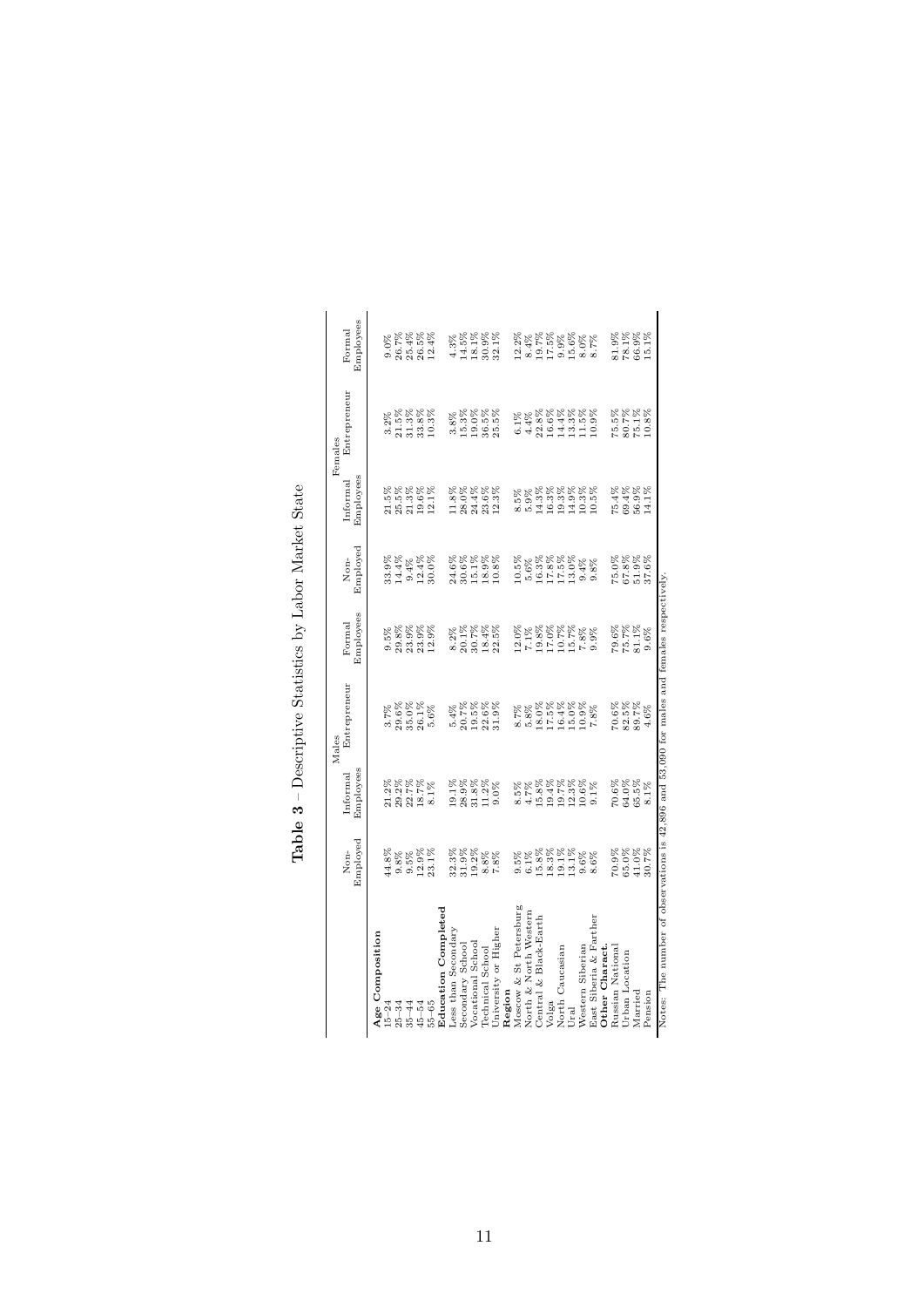Thus, transition matrices are bound to present a biased picture. The empirical model we present in the next section is meant to address this issue.

In addition to the problem of differences in observable characteristics, transition matrices do not take into consideration heterogeneity in preferences and skills that are unobservable to the researcher. In particular, if individuals with strong preferences favoring stability are relatively very prevalent in one labor market state, estimated transition propensities out of this state will be biased downwards. A related limitation is that transition matrices do not differentiate between transitions corresponding to the same individual in two different periods and transitions corresponding to different individuals. In contrast, the model we present below incorporates an individual heterogeneity term representing unobserved variation in preferences and other individual characteristics. This term is integrated out in the estimation process, so within- and between-individual variation are given different treatment.

#### 4 Methodology

We model flows among four different labor market states:<sup>14</sup> non-employment ( $j = 1$ ), informal employee  $(j = 2)$ , entrepreneur  $(j = 3)$ , and formal employee  $(j = 4)$ . The individual's utility in each state is specified as

$$
U_{itj} = X_{it}\beta_j + Z_{i,t-1}\gamma_j + \alpha_{ij} + \eta_{itj}, \quad j = 1, ..., 4
$$
 (1)

where  $i$  and  $t$  index individuals and time respectively. The  $X$  vector represents observable characteristics influencing state-specific utility. These include variables affecting potential earnings in each state —which we proxy with measures of highest completed education and age—, preferences over non-pecuniary characteristics of jobs as determined by marital status and family structure, and shifts in labor demand over time and across regions.  $Z_{t-1}$  is a set of binary variables indicating the labor market state chosen in the previous period (non-employment is the omitted category). The lagged state affects utility through multiple channels, including sector-specific human capital that increases potential earnings, costs associated with job search in different sectors, signalling of unobservable ability, etc. We assume the dynamic process is Markov, so the first lag includes all relevant information regarding sector-specific experience.

Non-observable individual heterogeneity in preferences is represented by  $\alpha$ , which is assumed constant over time and independent of the observable characteristics of the individual. In this application there are no a priori restrictions on the range of the heterogeneity, so we specify a normal distribution.<sup>15</sup> Finally,  $\eta$  is a time-varying random component to utility that is assumed independent of the other determinants and has an extreme value distribution.

With these assumptions, the model is a particular case of the mixed multinomial logit (MMNL) class. McFadden and Train (2000) show that any discrete choice model derived from random utility maximization has choice probabilities that can be approximated to any degree by a MMNL model. In particular, MMNL models allow for correlation among state-specific utilities through the individual heterogeneity term, so the independence of irrelevant alternatives assumption is not imposed.

<sup>&</sup>lt;sup>14</sup>The exact definitions are explained in the data section.

<sup>&</sup>lt;sup>15</sup>An alternative would have been to specify a discrete distribution with a pre-determined number of mass points (Heckman and Singer, 1984). In this case, it proved computationally infeasible.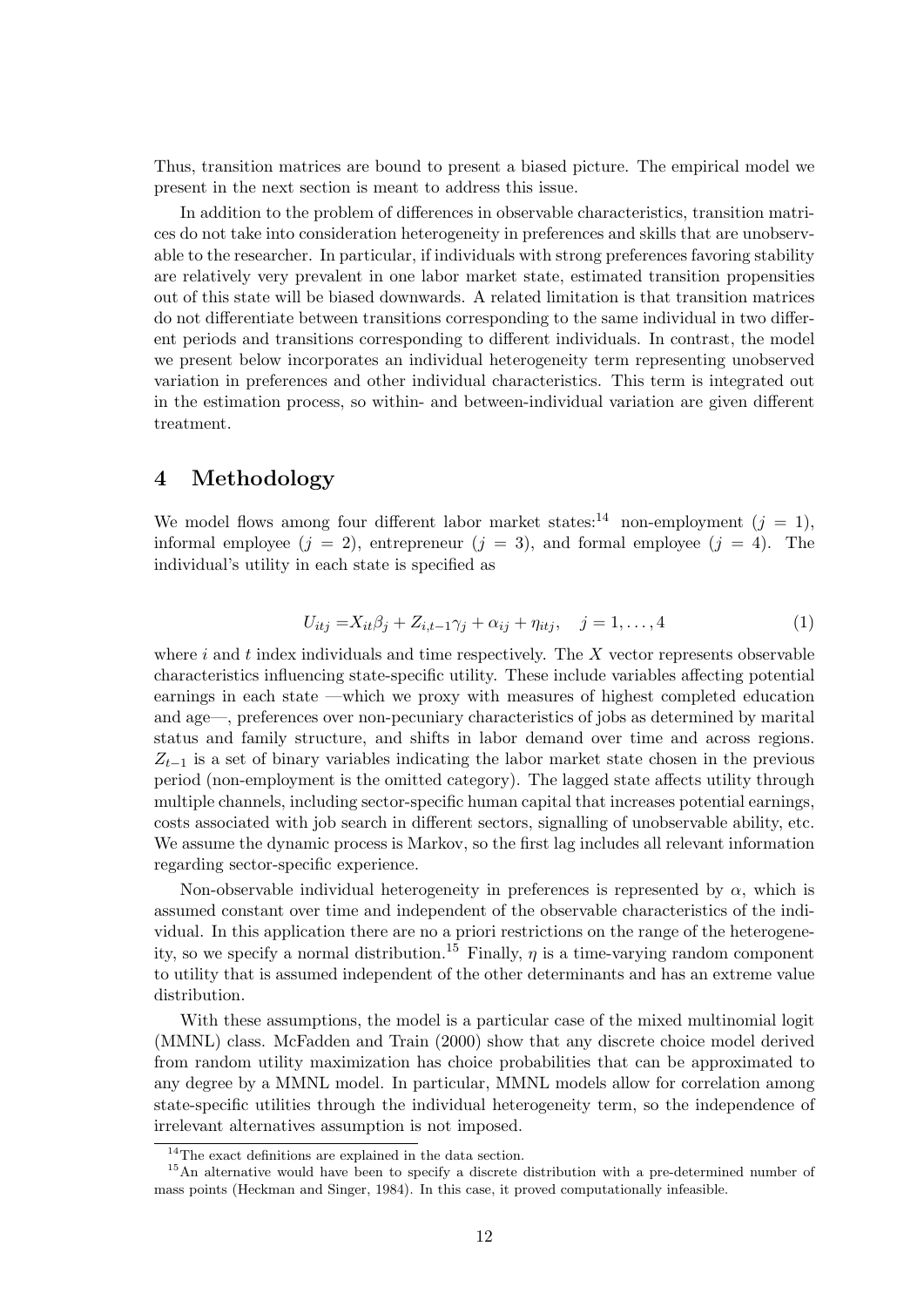As it is only possible to identify differential effects across alternatives, the parameters associated with non-employment  $(\beta_1, \gamma_1, \alpha_1)$  are set equal to zero. Conditional on X,  $Z_{t-1}$ , and  $\alpha$ , utility maximizing individuals choose labor market state l with probability

$$
P(Z_{it} = l \mid X_{it}, Z_{i,t-1}, \alpha_i) = \frac{\exp(X_{it}\beta_l + Z_{i,t-1}\gamma_l + \alpha_{il})}{1 + \sum_{j=2}^4 \exp(X_{it}\beta_j + Z_{i,t-1}\gamma_j + \alpha_{ij})}
$$

where  $\alpha_i \equiv (\alpha_{i2}, \alpha_{i3}, \alpha_{i4})$ . Since the random shocks to preferences are i.i.d., the probability of a sequence of choices is simply the product of the time-specific probabilities. Specifically, if individual *i* chooses a sequence  $S_i = (j_1, \ldots, j_{T_i})$ , we have

$$
P(S_i | \mathbf{X}_i, Z_{i0}, \alpha_i) = \prod_{t=1}^{T_i} P(Z_{it} = j_t | X_{it}, Z_{i,t-1}, \alpha_i)
$$
 (2)

where  $X_i$  represents the time sequence of observable characteristics. Importantly, the likelihood in equation (2) is conditional on  $Z_{i0}$ , the *initial conditions* of the process.

Since the initial conditions are unobservable, in principle they would have to be integrated out of the likelihood together with the individual heterogeneity. Instead, we proceed as suggested in Heckman (1981) and re-specify the probabilities associated with individuals' first observed period as follows:

$$
P(Z_{i1} = l \mid X_{i1}, \psi_i) = \frac{\exp(X_{i1}\pi_l + \psi_{il})}{1 + \sum_{j=2}^4 \exp(X_{i1}\pi_j + \psi_{ij})}
$$

where  $\pi_j$  are first-period-specific parameters and  $\psi_i$  is an individual heterogeneity term.<sup>16</sup> Using this approximation, the likelihood can be rewritten without the need to condition on  $Z_{i0}$ :

$$
P(S_i | \mathbf{X}_i, \alpha_i, \psi_i) = P(Z_{i1} = j_1 | X_{i1}, \psi_i) \times \prod_{t=2}^{T_i} P(Z_{it} = j_t | X_{it}, Z_{i,t-1}, \alpha_i)
$$
(3)

The individual heterogeneity is assumed to be normally distributed. In order to impose positive-definiteness in the variance-covariance matrices, we use a Cholesky decomposition and parameterize the diagonal elements in log space. Formally,

$$
\alpha_i = W \varepsilon_i, \quad \psi_i = W_1 \varepsilon_i, \quad \varepsilon_i \sim N(0, I_3)
$$
  

$$
W = \begin{bmatrix} e^{\nu_{22}} & 0 & 0 \\ \nu_{32} & e^{\nu_{33}} & 0 \\ \nu_{42} & \nu_{43} & e^{\nu_{44}} \end{bmatrix}, \quad W_1 = \begin{bmatrix} e^{\phi_{22}} & 0 & 0 \\ \phi_{32} & e^{\phi_{33}} & 0 \\ \phi_{42} & \phi_{43} & e^{\phi_{44}} \end{bmatrix}
$$

<sup>&</sup>lt;sup>16</sup>The re-specification of the first period probabilities arises from a reduced form approximation to the structural equation (1). Heckman (1981) provides evidence based on a Montecarlo experiment showing that the approximation performs well for a dynamic binary choice model (see also Chay and Hyslop, 2001). Gong et al. (2004) apply the same method to a dynamic model with more than two alternatives.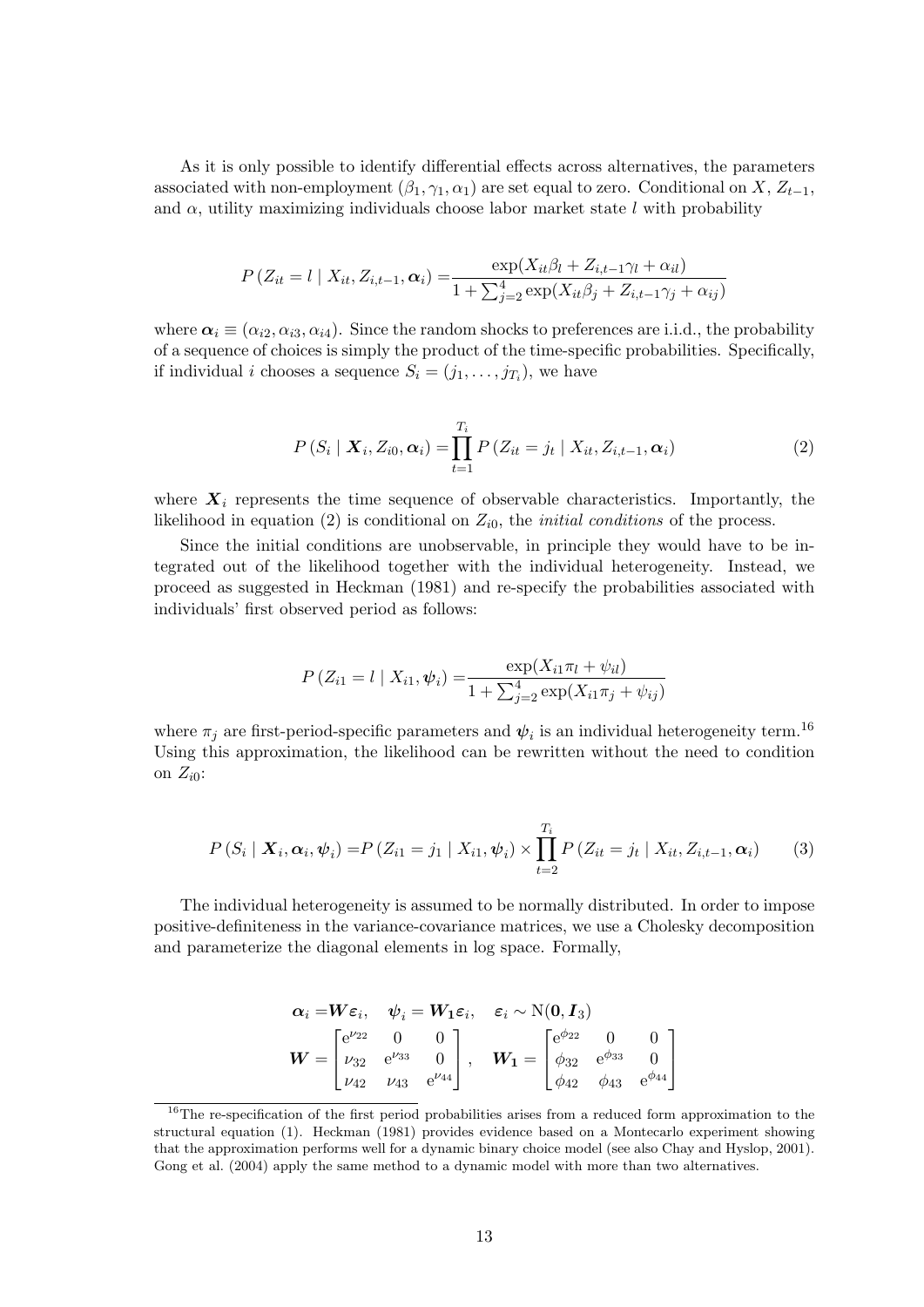It then follows that  $\alpha_i \sim \text{N}(0, WW')$  and  $\psi_i \sim \text{N}(0, W_1 W_1')$ . The variance-covariance matrices are uniquely determined by the  $\nu$  and  $\phi$  parameters, which enter the estimation routine completely unrestricted.

The unconditional individual likelihood can be written

$$
L_i(\boldsymbol{\theta}) = \int P(S_i \mid \boldsymbol{X}_i, \boldsymbol{\alpha}_i, \boldsymbol{\psi}_i) d\boldsymbol{\Phi}(\boldsymbol{\varepsilon})
$$
\n(4)

where  $\theta$  represents all model parameters and  $\Phi(\cdot)$  is the cdf of a three-dimensional standard normal.

We estimate the model via maximum simulated likelihood (MSL), where the difficult integration in equation (4) is replaced by a simple average over simulations obtained by taking random draws from  $\mathbf{\Phi}(\cdot)$ . Formally,

$$
SL_i(\boldsymbol{\theta}) = \frac{1}{R} \sum_{r=1}^R P(S_i \mid \boldsymbol{X}_i, \boldsymbol{\alpha}_i = \boldsymbol{W} \boldsymbol{\varepsilon}_i^r, \boldsymbol{\psi}_i = \boldsymbol{W}_1 \boldsymbol{\varepsilon}_i^r)
$$
(5)

where  $\varepsilon_i^r$  is a three-dimensional vector containing draws from a standard normal. The MSL estimator is consistent and asymptotically equivalent to the usual ML estimator if the number of simulations  $R$  grows to infinity at a rate higher than the square root of the number of observations (Hajivassiliou and Ruud, 1994, Train, 2009). For this application, we use  $R = 30$  simulations per individual.

The objective function of the MSL procedure is the sum of the log of equation (5) over the N individuals in the sample.

$$
\mathrm{SLSL}\left(\boldsymbol{\theta}\right) = \sum_{i=1}^{N} \log \mathrm{SL}_i\left(\boldsymbol{\theta}\right)
$$

In order to accelerate convergence, the estimation procedure also calculates the score function:

$$
g(\theta) = \frac{dSLSL}{d\theta} = \sum_{i=1}^{N} \frac{1}{SL_i(\theta)} \frac{1}{R} \sum_{r=1}^{R} P(S_i | X_i, \alpha_i^r, \psi_i^r)
$$
  
 
$$
\times \left( \frac{d \log P(Z_{i1} = j_1 | X_{i1}, \psi_i^r)}{d\theta} + \sum_{t=2}^{T_i} \frac{d \log P(Z_{it} = j_t | X_{it}, Z_{i,t-1}, \alpha_i^r)}{d\theta} \right)
$$

where, for  $l = 2, 3, 4$  and  $h \leq l$  the relevant derivatives are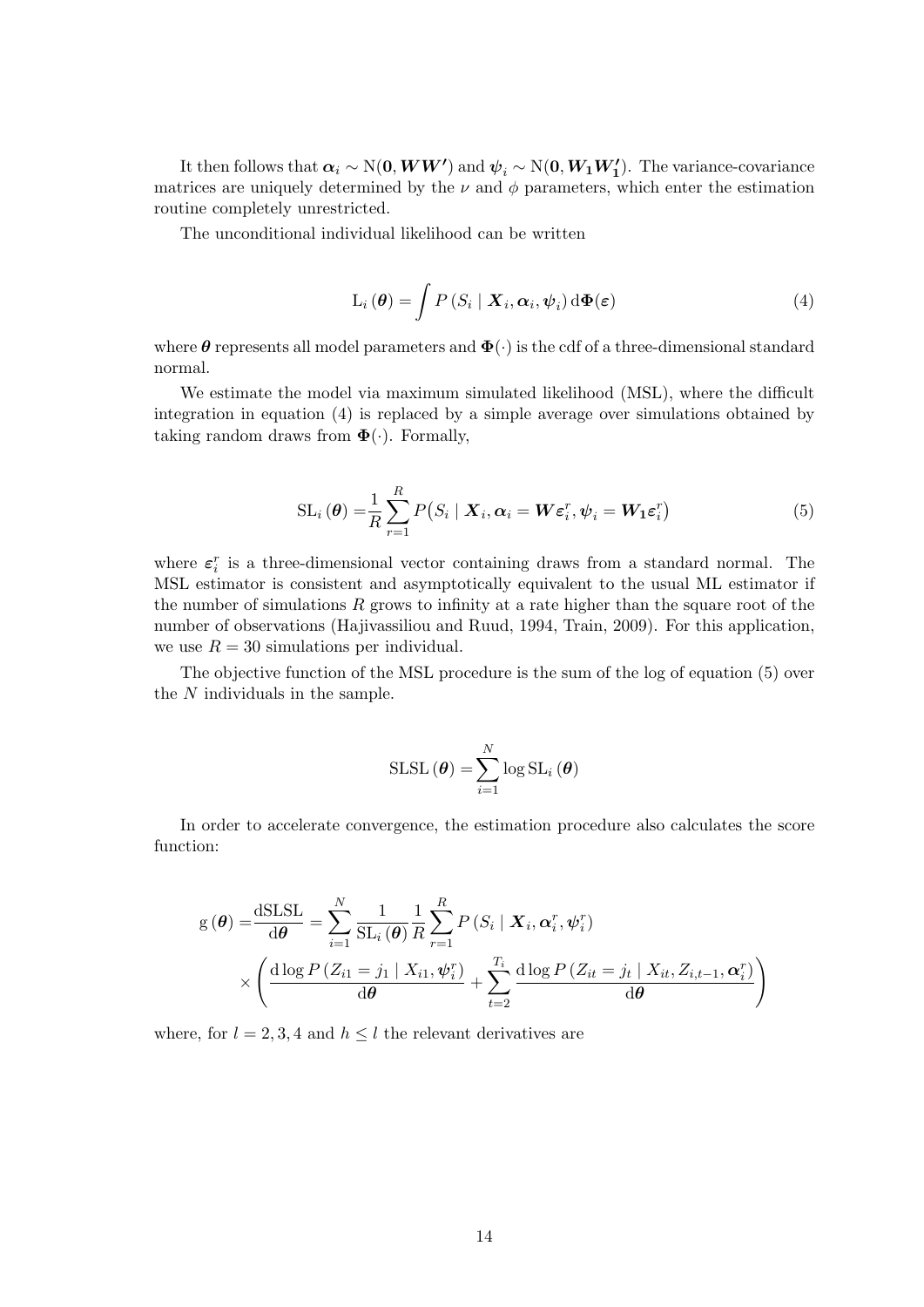$$
\frac{d \log P(Z_{it} = j_t | X_{it}, Z_{i,t-1}, \alpha_i^r)}{d \beta_l} = X_{it} [j_{tl} - P(Z_{it} = l | X_{it}, Z_{i,t-1}, \alpha_i^r)]
$$
\n
$$
\frac{d \log P(Z_{it} = j_t | X_{it}, Z_{i,t-1}, \alpha_i^r)}{d \gamma_l} = Z_{i,t-1} [j_{tl} - P(Z_{it} = l | X_{it}, Z_{i,t-1}, \alpha_i^r)]
$$
\n
$$
\frac{d \log P(Z_{it} = j_t | X_{it}, Z_{i,t-1}, \alpha_i^r)}{d \nu_{lh}} = \sum_{j=2}^4 [j_{tj} - P(Z_{it} = j | X_{it}, Z_{i,t-1}, \alpha_i^r)] \frac{d \alpha_j}{d \nu_{lh}}
$$
\n
$$
\frac{d \alpha_j}{d \nu_{lh}} = \mathbb{I}(j = l) \{ [\exp(\nu_{lh})]^{\mathbb{I}(l=h)} \varepsilon_{ih}^r \}
$$
\n
$$
\frac{d \log P(Z_{i1} = j_1 | X_{i1}, \psi_i^r)}{d \pi_l} = X_{i1} [j_{1l} - P(Z_{i1} = l | X_{i1}, \psi_i^r)]
$$
\n
$$
\frac{d \log P(Z_{i1} = j_1 | X_{i1}, \psi_i^r)}{d \phi_{lh}} = \sum_{j=2}^4 [j_{1j} - P(Z_{i1} = j | X_{i1}, \psi_i^r)] \frac{d \psi_j}{d \phi_{lh}}
$$
\n
$$
\frac{d \psi_j}{d \phi_{lh}} = \mathbb{I}(j = l) \{ [\exp(\phi_{lh})]^{\mathbb{I}(l=h)} \varepsilon_{ih}^r \}
$$

In practice, convergence to the optimum required iterating between analytical and numerical derivatives. The estimating routine was written in MATLAB based on code by Kenneth Train.<sup>17</sup>

#### 5 Estimation Results

In this section we present the estimation results for the dynamic multinomial logit model. We also explore how well the model fits the data.

#### 5.1 Parameter Estimates

Table 4 presents maximum simulated likelihood estimates of the coefficients of the dynamic multinomial logit model. The table also presents estimates for the variance-covariance matrix of the individual heterogeneity. Estimates for the initial conditions equation are in table A.1 in the appendix.

The coefficients capture the effect of the independent variables on the probability of choosing each of the employment alternatives relative to joblessness. However, because the model is nonlinear it is difficult to interpret the magnitude of the effects. In the next section we use simulations to get a better sense of the economic significance of some of the factors affecting choices. Here we focus on some salient qualitative results.

First, we find that all the coefficients corresponding to the previous state are positive and statistically significant. This result is unsurprising as one would expect that any form of employment increases the probability of having a job in the next period. The coefficients in the main diagonal are directly related to the extent of state dependence. Both for females and for males, we find that entrepreneurship and formal employment are the states which more strongly attach workers. There is no clear indication that male informal employees are more likely to stay in that state vis a vis other forms of employment. Comparing our model with a dynamic multinomial logit without individual heterogeneity, we find that in

 $17$ The revised code is available upon request from the authors.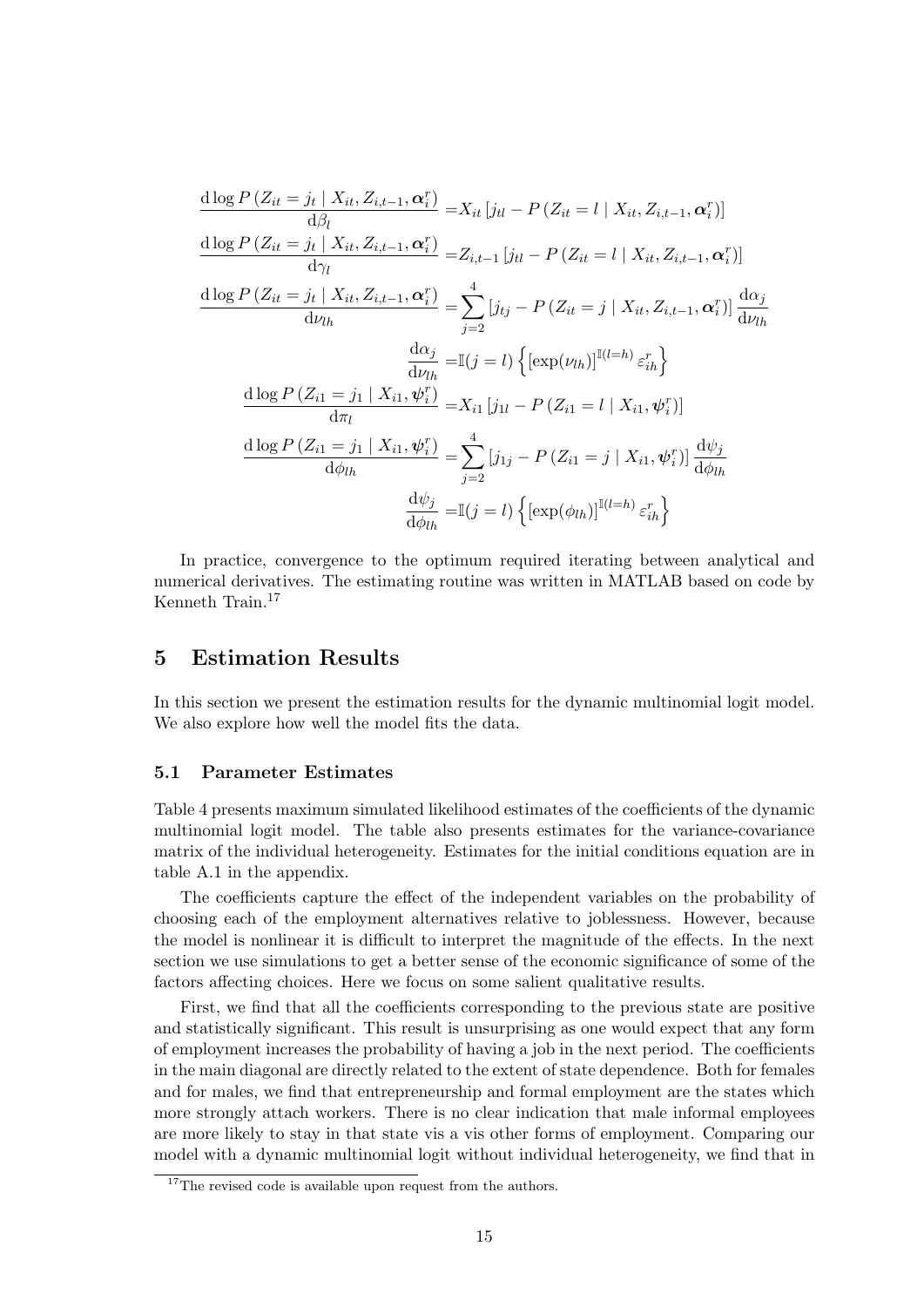almost all cases the diagonal coefficients are substantially higher in the latter (on average  $22\%$  higher).<sup>18</sup> We interpret this as evidence that the individual heterogeneity is removing at least part of the spurious state dependence.

The model incorporates controls for age group. For men, employment probabilities are highest in the 25 to 34 year old category and then decrease with age. The most senior individuals are less likely to be informal employees or entrepreneurs than the baseline group. The pattern for women is somewhat different, with employment probabilities peaking later in life and never quite decreasing to the same level as for 18 to 24 year olds.

The highest completed education level also has a strong impact on employment type. Formal employment and entrepreneurship become more likely as schooling increases. The effect on informal employment seems to be nonlinear, with a university degree decreasing the probability of entering this state relative those with a vocational or technical degree.

We find that ethnic Russians are more likely to get a formal job. Interestingly, Russian women are less likely than women from other nationalities to become entrepreneurs. The main difference across gender lines involves the role of marriage. Married men are more likely to be employed, specially in formal occupations and entrepreneurship. In general, we find the opposite is true for women (the coefficient in the entrepreneurship equation is still positive and significant but small). The number of children in the household has a reinforcing effect for males, leading to even higher employment probabilities. For women, the coefficients are also positive but smaller in size.

Finally, the model picks up some geographic differences. For example, formal employment and entrepreneurship are more likely in cities than in rural areas and less likely in the North Caucasus than in Moscow or St Petersburg. None of the year dummy are statistically significant.

#### 5.2 Model Fit

How well does the model fit the data? Table 5 compares data on individuals' choices to predictions based on the model. The upper panel presents choices for the initial period and an average of the choices for the other periods. In both cases, the model does a remarkable job at predicting the average behavior of the sample.

The lower panel presents transitions disaggregated by origin state. Note that, in contrast to the transition matrices above here we present joint probabilities. While overall the model does a reasonable job tracking the data, there are some small misalignments. The only clear patter is that the model tends to slightly over-predict transitions to formal employment. However, it also slightly under-predicts the fraction of formal employees who do not stay in the state.

<sup>&</sup>lt;sup>18</sup>The only exception is the entrepreneurship diagonal coefficient in the male sample, which is  $1\%$  higher in the model with individual heterogeneity. Estimates for the model without individual effects are omitted to save space but are available from the authors upon request.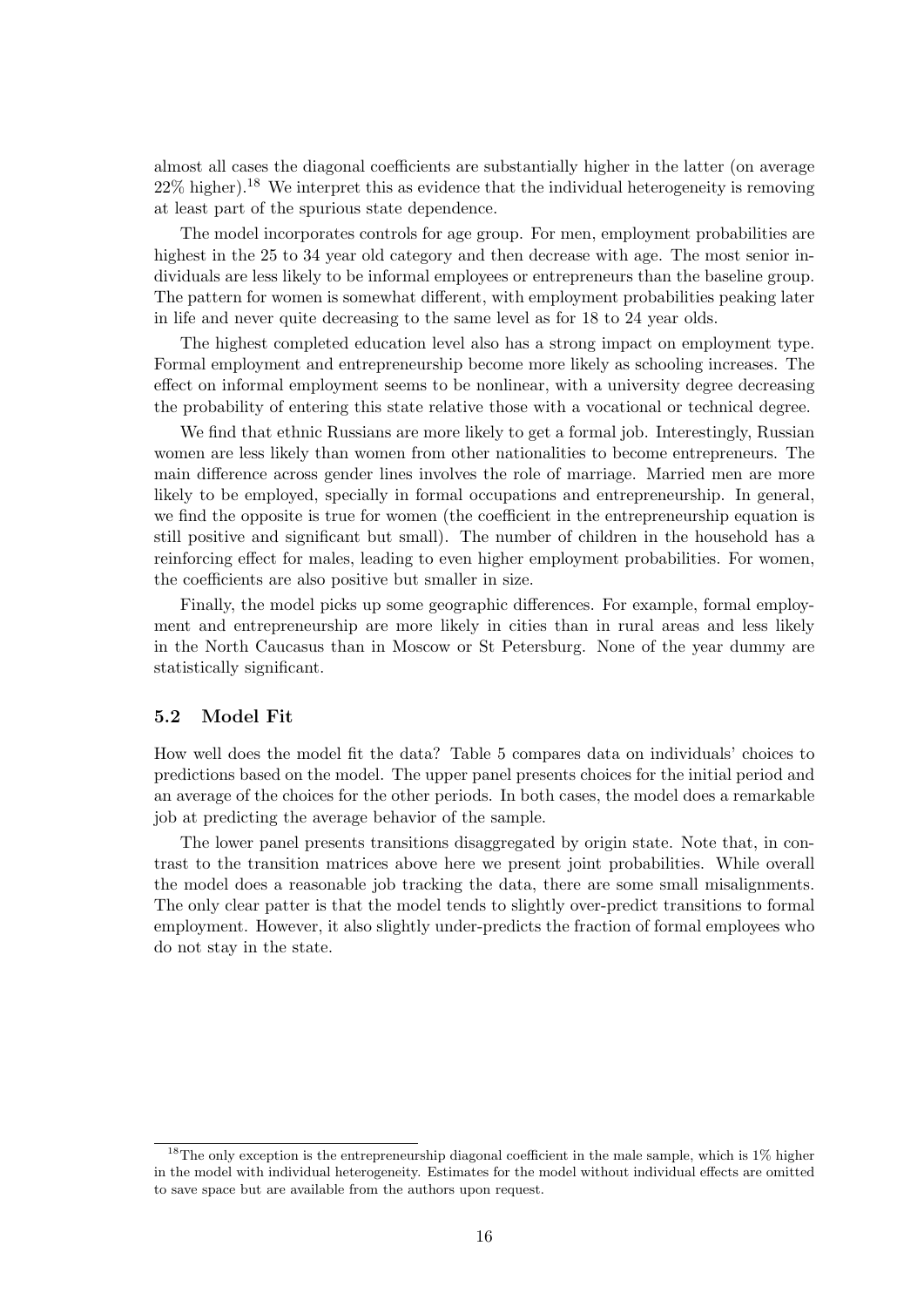|                              |             | Males        |              |             | Females     |              |
|------------------------------|-------------|--------------|--------------|-------------|-------------|--------------|
|                              | Inf Empl.   | Entrepr.     | Formal Empl. | Inf Empl.   | Entrepr.    | Formal Empl. |
| <b>Previous State</b>        |             |              |              |             |             |              |
| Inf Employee                 | $1.46***$   | $2.11***$    | $1.40***$    | $1.81***$   | $1.84***$   | $1.6***$     |
| Entrepreneur                 | $2.32***$   | $6.14***$    | $2.22***$    | $1.63***$   | $6.30***$   | $2.1***$     |
| Formal Employee              | $1.17***$   | $1.74***$    | $2.86***$    | $1.24***$   | $2.04***$   | $3.3***$     |
| Age Group                    |             |              |              |             |             |              |
| $25 - 34$                    | $0.80***$   | $1.24***$    | $0.96***$    | $0.52***$   | $0.84***$   | $0.57***$    |
| $35 - 44$                    | $0.41***$   | $0.88***$    | $0.50***$    | $0.71***$   | $1.16***$   | $0.88***$    |
| $45 - 54$                    | $-0.02$     | $0.38*$      | $0.40***$    | $0.53***$   | $1.11***$   | $0.89***$    |
| $55 - 65$                    | $-0.60***$  | $-0.46*$     | 0.03         | 0.09        | $0.74**$    | $0.23**$     |
| Education                    |             |              |              |             |             |              |
| Secondary Compl.             | 0.04        | $0.46***$    | $0.55***$    | $0.28***$   | 0.13        | $0.65***$    |
| Vocational School            | $0.56***$   | $0.70***$    | $1.23***$    | $0.68***$   | $0.50**$    | $1.28***$    |
| Technical School             | $0.45***$   | $1.47***$    | $1.71***$    | $0.62***$   | $0.86***$   | $1.78***$    |
| University or more           | $0.27***$   | $1.84***$    | $2.03***$    | $0.47***$   | $1.16***$   | $2.28***$    |
| <b>Other Characteristics</b> |             |              |              |             |             |              |
| Russian                      | 0.02        | 0.09         | $0.54***$    | $-0.06$     | $-0.36***$  | $0.30***$    |
| Married                      | $0.72***$   | $1.30***$    | $1.15***$    | $-0.25***$  | $0.32**$    | $-0.11**$    |
| Receives Pension             | $-1.46***$  | $-1.86***$   | $-2.24***$   | $-1.25***$  | $-1.78***$  | $-1.63***$   |
| Size Household               | $-0.04**$   | $-0.14***$   | $-0.12***$   | $-0.09***$  | $-0.23***$  | $-0.10***$   |
| # of Children                | $0.10***$   | $0.34***$    | $0.24***$    | 0.02        | $0.27***$   | $0.08**$     |
| Urban Area                   | $-0.02$     | $0.76***$    | $0.45***$    | 0.09        | $0.45***$   | $0.26***$    |
| Region                       |             |              |              |             |             |              |
| North & North Western        | $-0.22$     | 0.08         | 0.21         | 0.18        | $-0.02$     | $0.66***$    |
| Central & Black-Earth        | $-0.03$     | $-0.01$      | $-0.13$      | 0.11        | 0.23        | $0.28***$    |
| Volga                        | 0.02        | $-0.27$      | $-0.52***$   | 0.11        | 0.00        | 0.03         |
| North Caucasian              | $-0.08$     | $-0.23$      | $-0.83***$   | $0.32***$   | 0.01        | $-0.31***$   |
| Urals                        | 0.00        | 0.25         | 0.04         | $0.34***$   | 0.20        | $0.34***$    |
| West Siberia                 | 0.12        | 0.06         | $-0.55***$   | $0.27**$    | $-0.02$     | $-0.13$      |
| East Siberia                 | 0.05        | $-0.19$      | $-0.15$      | $0.28**$    | 0.22        | 0.04         |
| Year                         |             |              |              |             |             |              |
| 2003                         | $-0.33$     | $-0.66$      | $-0.25$      | $-0.30$     | $-0.41$     | $-0.22$      |
| 2004                         |             |              |              |             |             |              |
|                              | $-0.14$     | $-0.65$      | $-0.33$      | $-0.24$     | $-0.70$     | $-0.33$      |
| 2005                         | $-0.36$     | $-0.92$      | $-0.40$      | $-0.42$     | $-0.74$     | $-0.47$      |
| 2006                         | 0.04        | $-0.59$      | $-0.15$      | $-0.02$     | $-0.52$     | $-0.17$      |
| 2007                         | $-0.15$     | $-0.45$      | $-0.05$      | $-0.28$     | $-0.64$     | $-0.20$      |
| 2008                         | $-0.13$     | $-0.31$      | $-0.05$      | $-0.25$     | $-0.43$     | $-0.08$      |
| 2009                         | $-0.19$     | $-0.90$      | $-0.45$      | 0.01        | $-0.54$     | $-0.24$      |
| 2010                         | $-0.16$     | $-0.52$      | $-0.36$      | $-0.27$     | $-0.69$     | $-0.41$      |
| 2011                         | $-0.08$     | $-0.54$      | $-0.29$      | $-0.34$     | $-0.86$     | $-0.41$      |
| $Constant$                   | $-1.49$     | $-5.55$      | $-2.34$      | $-2.10$     | $-5.50$     | $-2.52$      |
| Variance-covariance          |             |              |              |             |             |              |
| Inf Employee                 | $0.6954***$ |              |              | $1.1058***$ |             |              |
| Entrepreneur                 | $-0.0218$   | 0.0042       |              | $1.471***$  | $1.9661***$ |              |
| Formal Employee              | $-0.0521$   | $-0.0759***$ | 1.7366***    | $-0.0477$   | 0.0495      | 1.3899 ***   |
|                              |             |              |              |             |             |              |
| Individuals                  |             | 8,547        |              |             | 10,203      |              |
| Observations                 |             | 42,871       |              |             | 53,046      |              |
| Log Likelihood               |             | $-29,076.8$  |              |             | $-31,537.2$ |              |

Table 4 – Dynamic Multinomial Logit Estimates

Notes: Estimates for the initial conditions are in the appendix. Baseline categories are 'Not Employed', '18–24 years old', 'No Degree', 'Moscow-St Petersburg', and '2002'. Significance levels: \*\*\* 1%, \*\* 5%, \* 10%.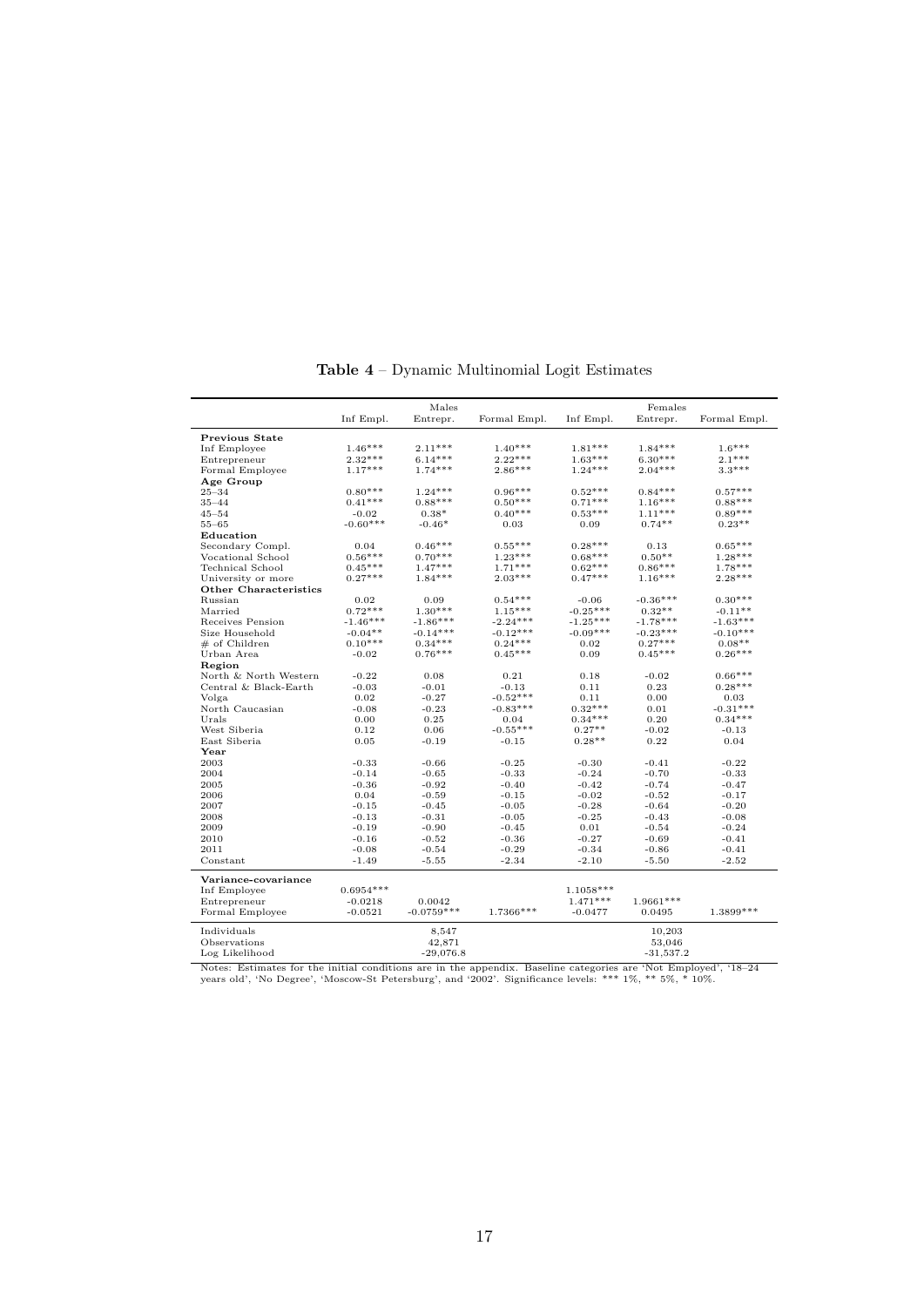|                                      |          |                         | Males                |              |                                                                   |              | Females              |                        |
|--------------------------------------|----------|-------------------------|----------------------|--------------|-------------------------------------------------------------------|--------------|----------------------|------------------------|
|                                      | Nonempl. | Inf Empl.               | Entrepr.             | Formal Empl. | Nonempl.                                                          | Inf Empl.    | Entrepr.             | Formal Empl.           |
| Choice Probability<br>Initial Period | 30.5%    |                         |                      | 52.1%        | 38.5%                                                             | 8.4%         |                      | 51.3%                  |
|                                      | 30.3%    | 14.0%<br>14.1%<br>15.8% | 3.5%<br>3.5%<br>3.9% | 52.1%        | 38.6%                                                             | 8.6%         | 1.8%<br>2.0%<br>2.4% | $50.8\%$               |
| Other Periods                        | 23.1%    |                         |                      | 56.9%        | 29.9%                                                             | 9.8%         |                      | 57.9%                  |
|                                      | 23.0%    | 16.1%                   |                      | 57.4%        | 30.3%                                                             | 9.9%         | .8%                  | 58.1%                  |
| Transition Probability               |          |                         |                      |              |                                                                   |              |                      |                        |
| Nonemployed                          | 16.6%    |                         |                      | $3.1\%$      |                                                                   | 2.8%<br>3.0% | $0.1\%$              |                        |
|                                      | 14.7%    |                         |                      | 5.0%         |                                                                   |              |                      |                        |
| Informal Employees                   | $3.2\%$  | 8<br>8888888<br>5995599 |                      | 3.8%         | $\begin{array}{c} 23.4\% \\ 21.1\% \\ 2.4\% \\ 2.7\% \end{array}$ | 4.7%         | $0.2\%$<br>$0.1\%$   | 88888<br>88888<br>8888 |
|                                      | $3.1\%$  |                         |                      | 6.8%         |                                                                   | 2.6%         |                      |                        |
| Entrepreneurs                        | $0.1\%$  |                         |                      | 0.5%         | $0.2\%$                                                           | $0.2\%$      | $1.8\%$<br>$1.0\%$   | 0.3%<br>1.0%           |
|                                      | $0.1\%$  |                         |                      | 1.3%         | $0.3\%$                                                           | 0.2%         |                      |                        |
| Formal Employees                     | $3.2\%$  |                         | 0.5%                 | 49.5%        | 3.9%                                                              | $2.1\%$      | 0.3%                 | 51.6%                  |
|                                      | 5.0%     | 6.8%                    | 0.8%                 | 44.2%        | $6.2\%$                                                           | $1\%$        | $0.6\%$              | 17.1%                  |

Table  ${\bf 5}$  – Model Fit Table 5 – Model Fit

18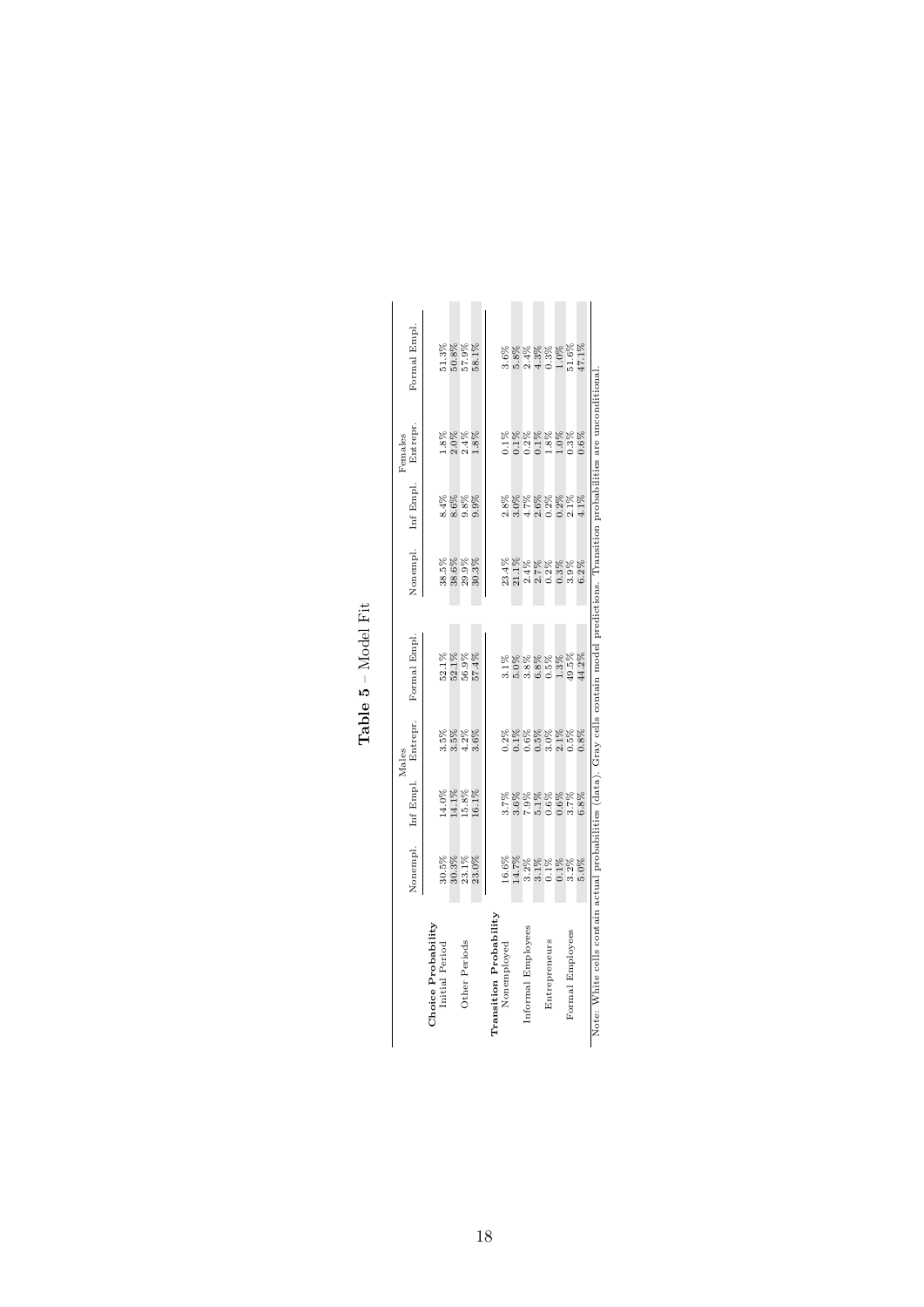#### 6 Simulations

In this section we use the model to explore the effect of individual characteristics on sector choice. We also analyze the issue of state dependence, i.e. to what extent individuals in one state are bound to stay there.

#### 6.1 The Effect of Observable and Unobservable Characteristics

#### Education and Age

In order to get a better idea of the economic significance of the effect of observable characteristics, we run simulation exercises in which all individuals in the sample were assigned a counterfactual age or education.<sup>19</sup> Specifically, we assign a fixed value of the characteristic under study while keeping other observables unmodified. Table 6 presents the results.

The first and the second panel in the table are obtained from simulations in which individuals are assumed to have a secondary degree and a university degree respectively. Both for females and for males, higher education levels lead to a significant increase in formal employment. Specifically, having a college degree leads to a 16 (19.2) percentage point increase in the fraction of men (women) with a formal job. Interestingly, education has a very small effect on the fraction of entrepreneurs. The increase in formal employment is explained both by lower levels of nonparticipation and informality. The transition probabilities show that higher levels of education lead to higher retention rates in formal employment and higher exit rates from informality and non-employment. In particular, the probability that a nonemployed individual finds a formal job more than doubles.

We also investigated the effect of age. Employment rates increase at the beginning of the life cycle and then decrease. Interestingly, there is almost no effect across the distribution of employment types. This finding can be interpreted as evidence against the existence of queuing for formal jobs (see also Gong et al., 2004, who find similar results in their study of the Mexican labor market).

#### Unobservables

The model allows for heterogeneity in preferences and other unobservable determinants of sector choice. How important are these factors vis a vis observable characteristics? In table 7 we present results from simulations in which we have assigned to all individuals an heterogeneity vector with value equal to plus or minus one standard deviation in one dimension and a value of zero in all other dimensions.

Predictably, assigning individuals unobservable heterogeneity value in the formality dimension leads to an increase in the fraction who choose formal employment. What seems remarkable in these simulations is the size of the effect. The gap in the fraction of formal employees with a positive one standard deviation shock and those with a negative shock is 45 and 33 percentage points for men and women respectively. The unobservable component also affects the transition matrices. For example, the probability that an informal employee finds a formal job is 62 and 53 percentage points higher for males and females respectively. These are very strong effects when compared to the findings for education and age.

It should be noted, however, that choice probabilities are not as sensitive with respect to other dimensions of the unobservable heterogeneity. Table 7 also presents simulations

<sup>19</sup>Simulation results for other characteristics are omitted to save space.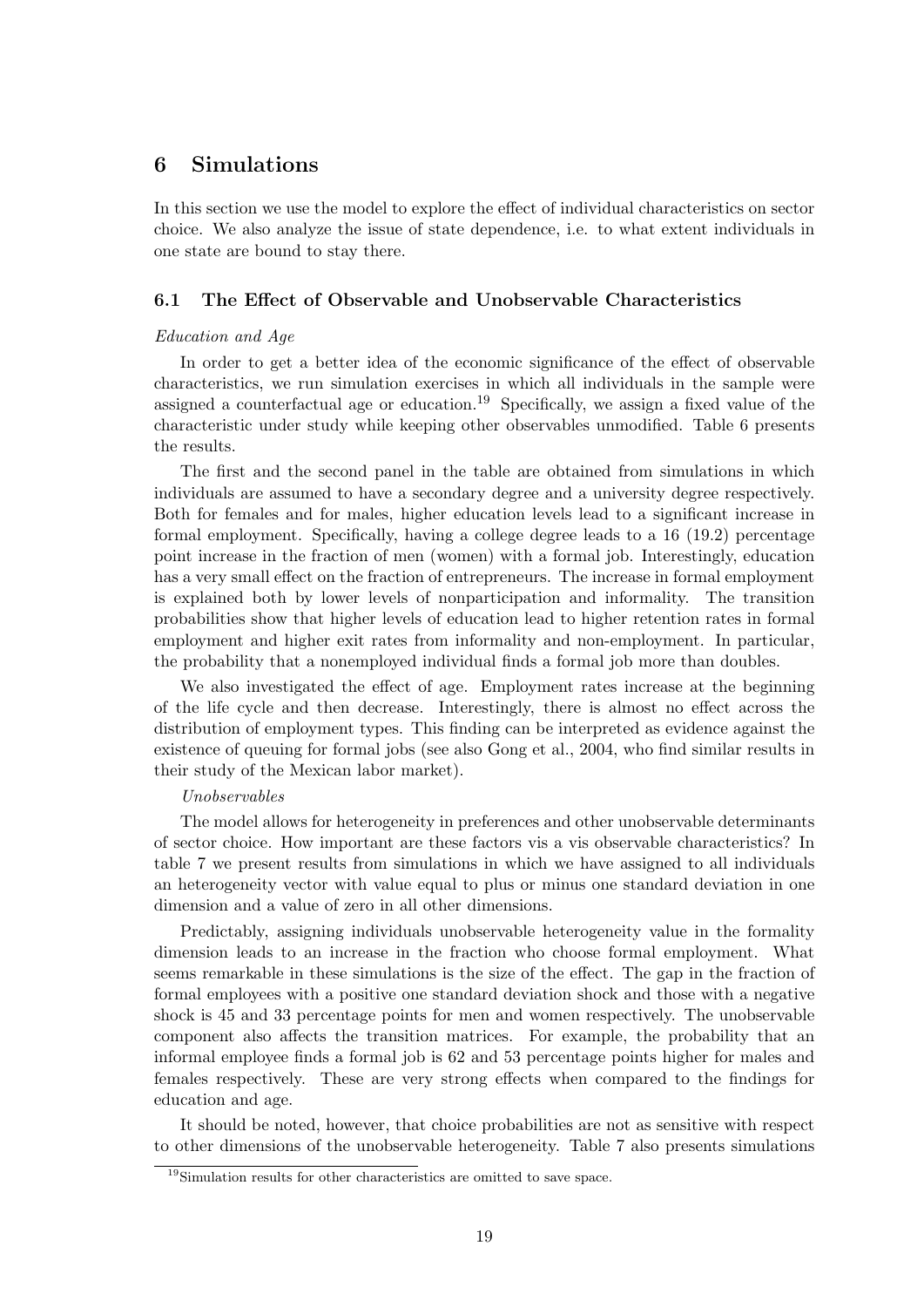| <b>Table 6</b> – Simulating the Effect of Observable Characteristics |  |  |  |
|----------------------------------------------------------------------|--|--|--|
|----------------------------------------------------------------------|--|--|--|

|            |                                   | Males                       |            |       |         |         | Females    |       |
|------------|-----------------------------------|-----------------------------|------------|-------|---------|---------|------------|-------|
|            | <b>Secondary Complete</b>         |                             |            |       |         |         |            |       |
|            | NE.                               | TE.                         | <b>ENT</b> | FE    | NE      | IE      | <b>ENT</b> | FE    |
| NE         | 67.1%                             | 14.6%                       | $0.5\%$    | 17.8% | 76.0%   | 10.0%   | $0.4\%$    | 13.7% |
| TE.        | 23.9%                             | 33.3%                       | 3.3%       | 39.5% | 34.3%   | 29.4%   | 1.1%       | 35.3% |
| <b>ENT</b> | $4.1\%$                           | 17.9%                       | 49.4%      | 28.6% | 17.1%   | $9.5\%$ | 40.8%      | 32.6% |
| FE         | 12.8%                             | 14.1%                       | 1.5%       | 71.6% | 18.1%   | 10.0%   | 1.0%       | 70.9% |
| All        | 27.0%                             | 17.3%                       | 3.5%       | 52.2% | 37.0%   | 11.9%   | 1.8%       | 49.4% |
|            | <b>University Complete</b>        |                             |            |       |         |         |            |       |
| NE         | 49.8%                             | 12.5%                       | 1.2%       | 36.5% | 56.5%   | 8.4%    | 0.7%       | 34.4% |
| IE         | 12.9%                             | 21.6%                       | 5.9%       | 59.7% | 18.0%   | 18.7%   | 1.6%       | 61.7% |
| <b>ENT</b> | $1.4\%$                           | 7.5%                        | 57.0%      | 34.2% | 6.9%    | 4.3%    | 40.9%      | 48.0% |
| FE         | 5.3%                              | 6.7%                        | 1.9%       | 86.1% | $6.4\%$ | $4.2\%$ | $0.9\%$    | 88.5% |
| All        | 16.8%                             | 10.4%                       | 4.7%       | 68.2% | 22.5%   | $6.9\%$ | 1.9%       | 68.8% |
|            | Young $(18-24 \text{ years old})$ |                             |            |       |         |         |            |       |
| NE         | 64.8%                             | 15.8%                       | $0.5\%$    | 18.9% | 76.3%   | 8.5%    | $0.3\%$    | 15.0% |
| IE         | 24.7%                             | 33.5%                       | 2.4%       | 39.4% | 36.1%   | 25.4%   | $0.8\%$    | 37.7% |
| <b>ENT</b> | $3.9\%$                           | 17.4%                       | 45.4%      | 33.4% | 18.2%   | 8.9%    | 32.7%      | 40.2% |
| FE         | 11.2%                             | 13.5%                       | $1.2\%$    | 74.1% | 15.9%   | 7.3%    | $0.6\%$    | 76.2% |
| All        | 25.7%                             | 17.3%                       | 3.0%       | 54.0% | 36.0%   | $9.5\%$ | 1.3%       | 53.3% |
|            |                                   | $Midage(35-44 years old)$   |            |       |         |         |            |       |
| NE         | 56.3%                             | 19.3%                       | 0.9%       | 23.4% | 62.9%   | 12.7%   | $0.6\%$    | 23.8% |
| IE         | 18.2%                             | 35.2%                       | 4.0%       | 42.7% | 22.8%   | 29.1%   | 1.3%       | 46.8% |
| ENT        | $2.1\%$                           | 14.0%                       | 54.5%      | 29.5% | $9.0\%$ | $7.6\%$ | 41.4%      | 41.9% |
| FE         | 7.8%                              | 13.5%                       | 1.8%       | 76.9% | 8.6%    | 7.4%    | 1.0%       | 83.1% |
| A11        | 20.7%                             | 18.2%                       | 4.1%       | 57.0% | 26.2%   | 11.1%   | 1.9%       | 60.8% |
| Senior     |                                   | $(55-65 \text{ years old})$ |            |       |         |         |            |       |
| NE         | 69.4%                             | 9.9%                        | $0.3\%$    | 20.4% | 73.6%   | 8.8%    | $0.5\%$    | 17.2% |
| IE         | 29.4%                             | 23.8%                       | 1.9%       | 44.9% | 33.0%   | 24.9%   | $1.4\%$    | 40.7% |
| ENT        | $5.3\%$                           | 13.5%                       | 39.6%      | 41.7% | 13.6%   | $6.4\%$ | 43.0%      | 36.9% |
| FE         | 12.3%                             | 8.6%                        | 0.8%       | 78.2% | 13.7%   | 6.7%    | 1.1%       | 78.4% |
| All        | 28.2%                             | 11.5%                       | 2.5%       | 57.9% | 33.5%   | $9.1\%$ | 2.0%       | 55.4% |

Notes: Simulated choices when all individuals in the sample are assigned coun-terfactual characteristics. NE= Non-employed, IE= Informal Employee, ENT= Entrepreneur, FE= Formal Employee.

Table 7 – Simulating the Effect of Unobservable Heterogeneity

|            |                          |                           | Males   |         |         |         | Females |         |
|------------|--------------------------|---------------------------|---------|---------|---------|---------|---------|---------|
|            | <b>High FE Component</b> |                           |         |         |         |         |         |         |
|            | NE                       | TE.                       | ENT     | FE      | NE      | IE      | ENT     | FE      |
| NE         | 45.4%                    | 7.9%                      | $0.3\%$ | 46.4%   | 57.2%   | $5.1\%$ | $0.2\%$ | 37.6%   |
| IE         | 9.9%                     | 12.5%                     | 1.0%    | 76.6%   | 15.6%   | 11.5%   | $0.4\%$ | 72.6%   |
| <b>ENT</b> | 1.4%                     | 5.9%                      | 25.1%   | 67.7%   | 5.7%    | 3.9%    | 19.4%   | 71.1%   |
| FE         | 2.0%                     | 1.7%                      | $0.2\%$ | 96.2%   | 2.9%    | 1.1%    | $0.1\%$ | 95.9%   |
| All        | 13.5%                    | 5.0%                      | $1.4\%$ | 80.1%   | 20.5%   | $3.4\%$ | $0.6\%$ | 75.6%   |
|            | Low FE Component         |                           |         |         |         |         |         |         |
| NE         | 77.1%                    | 17.3%                     | $0.9\%$ | $4.7\%$ | 85.2%   | $9.1\%$ | $0.3\%$ | $5.4\%$ |
| TE.        | 30.1%                    | 49.4%                     | 5.9%    | 14.6%   | 41.6%   | 37.4%   | $1.4\%$ | 19.6%   |
| <b>ENT</b> | $3.6\%$                  | 16.4%                     | 73.2%   | $6.9\%$ | 14.8%   | 11.2%   | 58.8%   | 15.3%   |
| FE         | 19.1%                    | 23.2%                     | $3.5\%$ | 54.2%   | 21.7%   | 10.2%   | $1.1\%$ | 67.0%   |
| All        | 33.9%                    | 25.5%                     | $6.1\%$ | 34.5%   | 42.5%   | 12.5%   | $2.3\%$ | 42.7%   |
|            |                          | <b>High ENT Component</b> |         |         |         |         |         |         |
| NE         | 67.4%                    | 13.8%                     | $0.7\%$ | 18.1%   | 74.3%   | $7.4\%$ | 2.6%    | 15.8%   |
| IE         | 21.4%                    | 31.7%                     | $3.5\%$ | 43.4%   | 27.7%   | 22.7%   | 8.3%    | 41.3%   |
| <b>ENT</b> | 2.7%                     | 12.2%                     | 57.8%   | 27.3%   | $2.6\%$ | 1.7%    | 86.9%   | 8.8%    |
| FE         | 7.6%                     | $7.6\%$                   | 1.0%    | 83.8%   | 8.7%    | $3.6\%$ | $3.6\%$ | 84.1%   |
| All        | 23.7%                    | 13.0%                     | $3.7\%$ | 59.7%   | 30.1%   | $6.5\%$ | 5.7%    | 57.7%   |
|            | Low ENT Component        |                           |         |         |         |         |         |         |
| NE         | 67.4%                    | 13.9%                     | $0.6\%$ | 18.2%   | 75.9%   | $7.6\%$ | $0.0\%$ | 16.4%   |
| IE         | 21.5%                    | 31.9%                     | 3.0%    | 43.7%   | 29.9%   | 24.8%   | $0.1\%$ | 45.3%   |
| <b>ENT</b> | $2.9\%$                  | 13.2%                     | 54.1%   | 29.8%   | 16.6%   | 12.8%   | $6.6\%$ | 64.0%   |
| FE         | 7.6%                     | $7.6\%$                   | $0.9\%$ | 84.0%   | 9.0%    | $3.7\%$ | $0.0\%$ | 87.2%   |
| All        | 23.7%                    | 13.0%                     | $3.3\%$ | 59.9%   | 31.3%   | $7.1\%$ | $0.2\%$ | 61.4%   |

Notes: Simulated choices when all individuals in the sample are assigned counter-factual individual shocks. NE= Non-employed, IE= Informal Employee, ENT= Entrepreneur, FE= Formal Employee.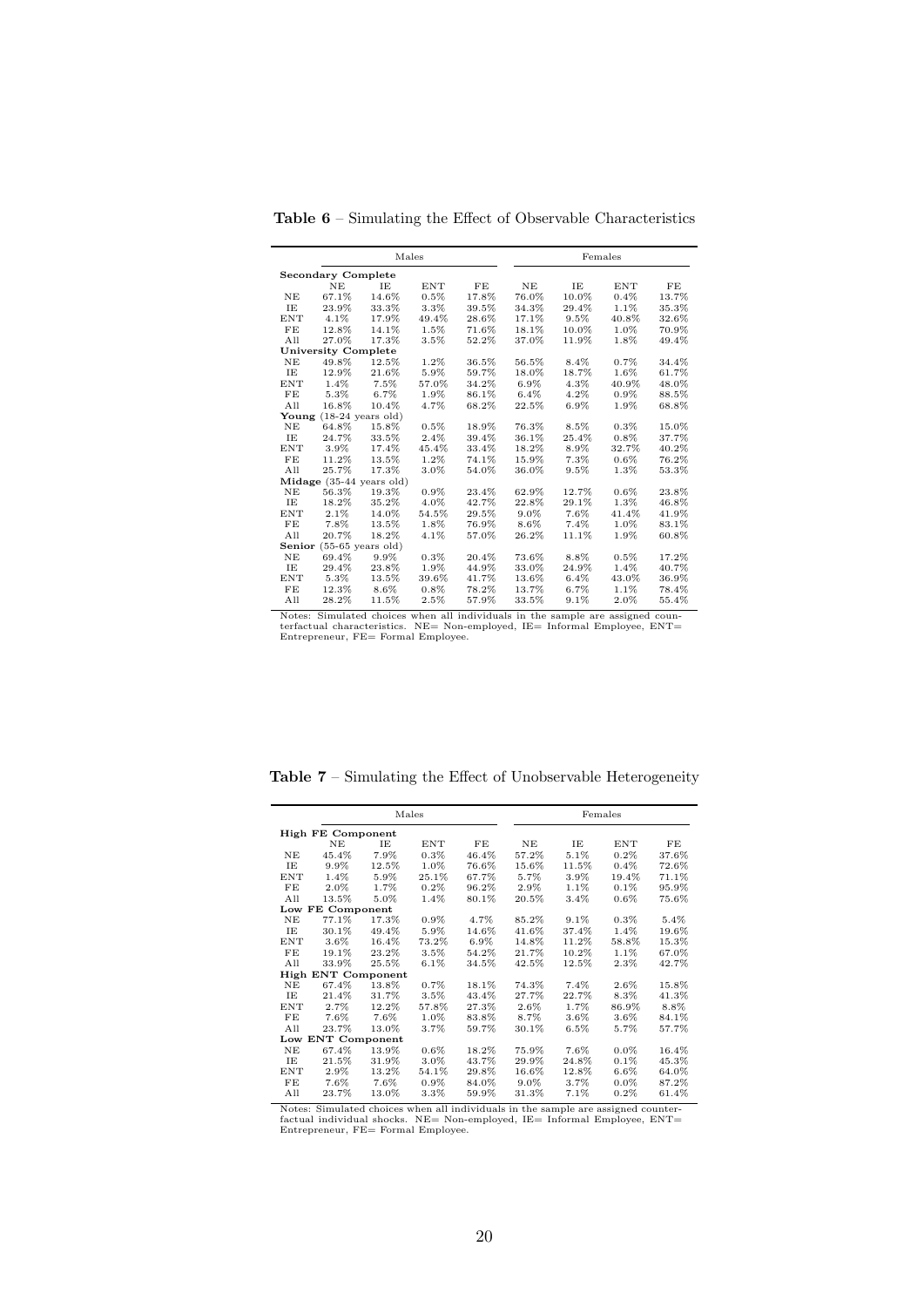|            |                                             |       | Males   |         |       |         | Females |       |
|------------|---------------------------------------------|-------|---------|---------|-------|---------|---------|-------|
|            | Panel A: Prior Heterogeneity Distribution   |       |         |         |       |         |         |       |
|            | NE                                          | ΙE    | ENT     | FE      | NE.   | ΙE      | ENT     | FE.   |
| NE.        | 42.7%                                       | 18.6% | $1.4\%$ | 37.3%   | 57.6% | 11.5%   | $0.7\%$ | 30.2% |
| IE         | 20.8%                                       | 28.5% | 3.8%    | 46.9%   | 28.0% | 24.0%   | 1.3%    | 46.7% |
| <b>ENT</b> | 7.7%                                        | 19.6% | 41.1%   | 31.6%   | 16.9% | 8.4%    | 35.6%   | 39.1% |
| FE         | 13.3%                                       | 13.4% | $1.3\%$ | 72.0%   | 15.2% | 7.9%    | $0.9\%$ | 76.0% |
| SD         | 28.8%                                       | 11.3% | 39.0%   | 33.4%   | 37.5% | 14.7%   | 34.7%   | 37.3% |
|            | Panel B: Mean of the Posterior Distribution |       |         |         |       |         |         |       |
| NE         | 25.2%                                       | 30.1% | $2.4\%$ | 42.3%   | 30.1% | 16.8%   | 15.4%   | 37.6% |
| TE.        | 15.5%                                       | 32.7% | 7.9%    | 43.9%   | 24.1% | 19.8%   | 15.8%   | 40.3% |
| ENT        | $3.2\%$                                     | 29.3% | 25.9%   | 41.6%   | 22.0% | $3.2\%$ | 36.7%   | 38.1% |
| FE         | 15.4%                                       | 30.0% | $6.2\%$ | 48.4%   | 22.1% | 14.5%   | 18.0%   | 45.4% |
| SD         | 13.8%                                       | 2.8%  | 20.4%   | $5.7\%$ | 7.4%  | 8.3%    | 20.3%   | 6.7%  |

Table 8 – Simulating Dynamics

Notes: Simulated choices when all individuals in the sample are assigned coun-terfactual previous state. Panel A assigns a normal distributed heterogeneity term. Panel B assigns the Bayesian posterior mean given the observed choices. NE= Non-employed, IE= Informal Employee, ENT= Entrepreneur, FE= Formal Employee, SD= State Dependence.

when we introduce a plus and minus one standard deviation shock in the entrepreneurship component. The impact of this shock on choice probabilities is negligible for men. For women, the shock to preferences leads to differences in the fraction of entrepreneurs. But even this effect is an order of magnitude smaller than what we find when shocking the formality dimension.

In sum, the simulation exercises presented in this section tell us that individual characteristics have an economically significant effect on sector choice. Estimates that ignore these sources of heterogeneity can be misleading.

#### 6.2 State Dependence

A key question traversing the informality literature is to what extent informal employment is an absorbing state without open exit to formal positions. In order to investigate this issue, we have conducted simulation experiments in which every individual in the sample is assigned a counterfactual previous state. Table 8 presents the results. In the top panel, labeled 'prior heterogeneity distribution', we obtained the simulated response by integrating the conditional likelihood over the distribution of the unobservables. These results should be compared against the empirical transition rates (P-matrices) in tables 1 and 2.

The most remarkable feature of the simulated transition matrices is the substantial reduction —relative to the empirical counterparts— in the fraction of individuals who choose to remain in their sector of origin. For example, roughly 50% of informal employees in the data do not change sectors. The simulation results suggest that this statistic is severely inflated by the peculiar observable characteristics of these individuals. Specifically, the model predicts that only 28.5% of males and 24% of females would remain informal after one period if the characteristics of informal workers corresponded to that of the overall sample. Similar reductions are observed for other labor market states.

Uhlendorff (2006) suggests measuring state dependence by the average difference between the probability of staying in the state of origin and the probability of arriving at the state from the other possible origins. We report this statistic in the last row of the panel. According to this measure, both for males and for females state dependence is weakest for informal employment. For males, we find that state dependence is strongest among entrepreneurs and formal employees. We also find that, with the only exception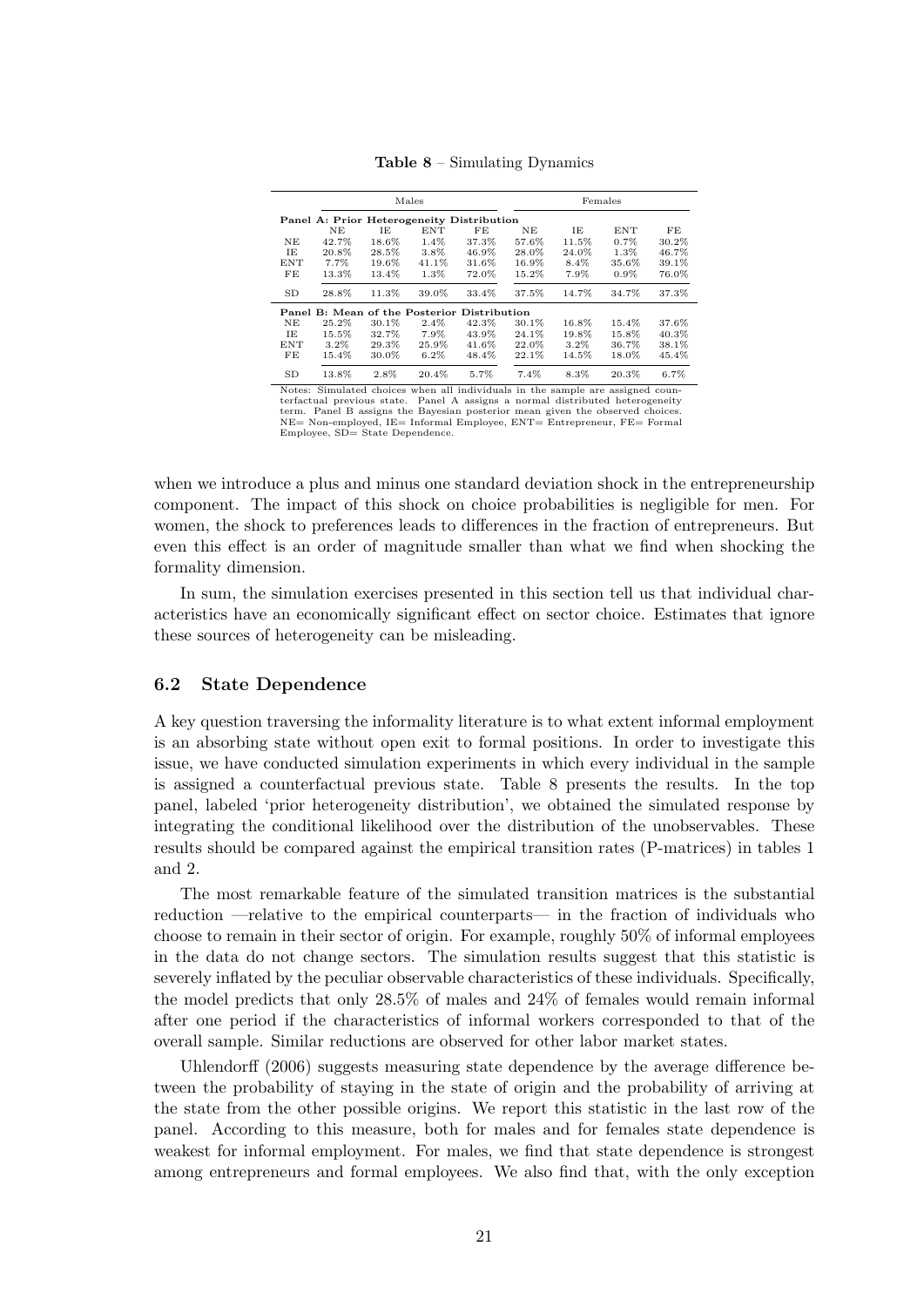of entrepreneurship, state dependence tends to be higher for females than for males. In particular, non-employment appears to have stronger retention rates among women. In sum, the simulation results confirm that a naive measure of state dependence based on empirical transition rates would be misleading. For example, using the empirical P-matrices would lead to estimates of state dependence of informal employment of 37.2% and 38.8% for males and females respectively. These figures are roughly three times as large as those we found using model simulations.

The reduction in measured state dependence found using simulations would not be too significant if it were compensated with an increase in transitions to undesirable states. Specifically, it would be problematic if the decrease in the fraction of employees that remain informal was explained by an increase in the transitions to non-employment (and viceversa for the lower fraction that remain non-employed). However, this is far from being the case. The simulations show that, both for non-employed and informal employees, the transition rates to formal employment absorb most of the decrease in state dependence. Finally, note that the model symmetrically predicts that, after adjusting for the composition of observables, the transitions from formal employment to non-employment and informal employment would also be larger than what is observed in the empirical P-matrices.

As with the simulation exercises in the previous section, the experiments presented here use the model to answer the question of what individuals in the sample would do under counterfactual circumstances. In this context, using the prior distribution of unobservables to obtain a simulated response is reasonable. However, one could argue that this procedure does not use all available information in an optimal way. An alternative (Bayesian) approach is to use individuals' past choices and characteristics to obtain an estimate of their place in the heterogeneity distribution, which in turn can be used to get simulation results under counterfactual conditions.

We proceed as follows (see Train, 2009, for details). The mean of  $\alpha$  in the subpopulation of people who would choose  $S_i$  when their characteristics are  $X_i$  is

$$
\overline{\alpha_i} = \int \alpha h(\alpha \mid S_i, \mathbf{X}_i, \boldsymbol{\theta}) d\alpha \tag{6}
$$

where  $h(\cdot)$  is the density of the heterogeneity conditional on choices and characteristics (we refer to it as the posterior distribution of  $\alpha$ ). A simulated counterpart can be obtained as

$$
\widetilde{\alpha_i} = \sum_{r=1}^R w^r \alpha^r; \qquad w^r = \frac{P(S_i \mid \bm{X}_i, \bm{\varepsilon}_i^r, \bm{\theta})}{\sum_{r=1}^R P(S_i \mid \bm{X}_i, \bm{\varepsilon}_i^r, \bm{\theta})}
$$

We ran simulations in which individuals were assigned counterfactual origin states and the heterogeneity term is set equal to the mean of the posterior distribution  $(\widetilde{\alpha_i})$ . The results are presented in the lower panel of table 8. We interpret these results as correcting for the composition of observable characteristics and also, to the extent possible, for the position of the individual in the heterogeneity distribution.

In most cases, the extra adjustment leads to further reductions in the diagonal elements of the transition matrix (the exceptions are informal employment for males and entrepreneurship for females, where we find small increases). However, the most noteworthy change involves the trend towards equalization of the conditional probabilities. For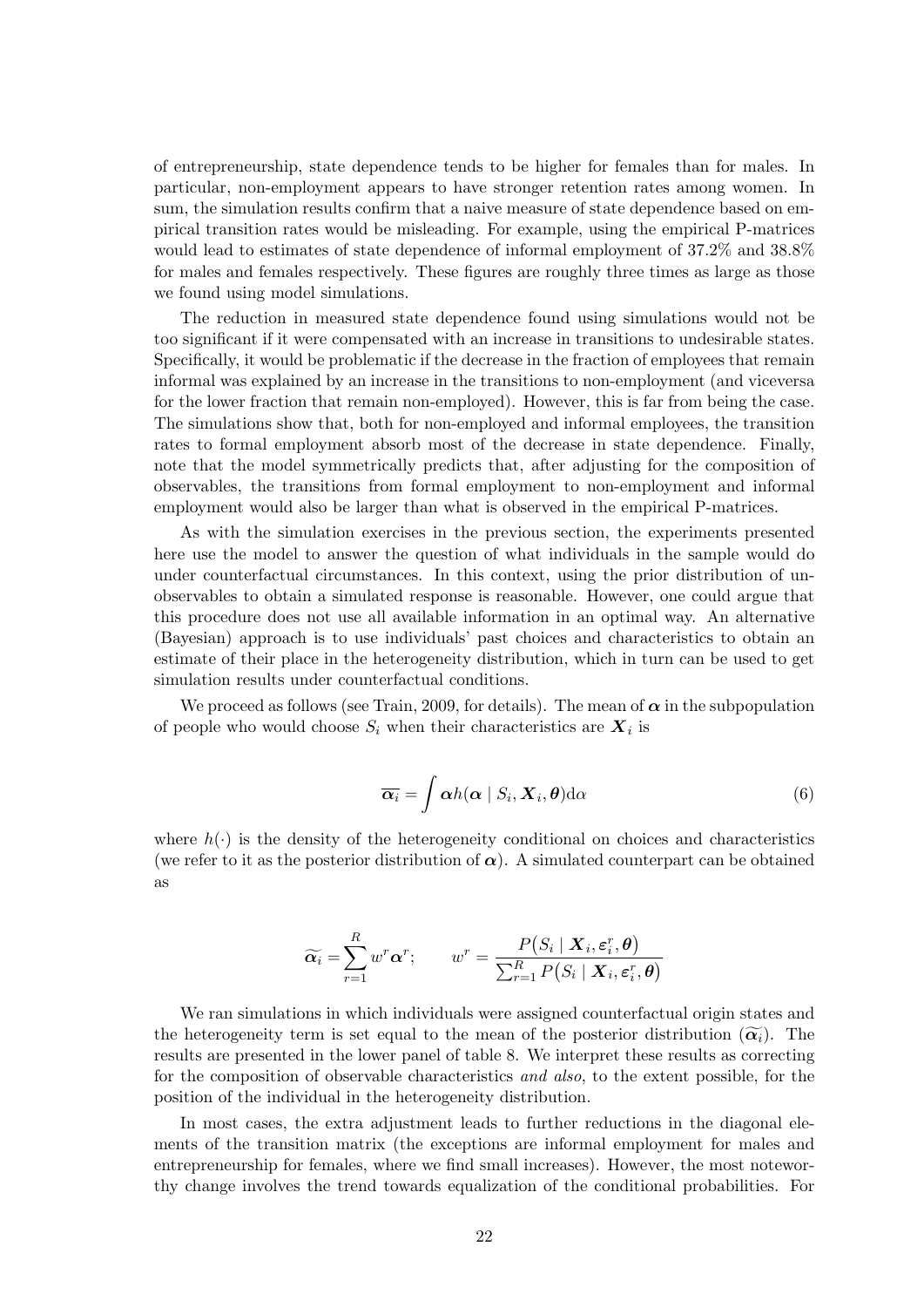example, whereas in the upper panel of the table the probability of landing a formal job for males ranges from 31.6% to 72% depending on the state of origin, the corresponding range in the lower panel is 41.6% to 48.3%. As a result, the measure of state dependence uniformly decreases, both for females and for males and for every labor market state. In particular, state dependence for formal and informal employees are in the single digits. For women, state dependence in non-employment is dramatically reduced in comparison with the simulations using the prior distribution. Finally, note that state dependence in entrepreneurship remains high at about 20% for both females and males. One possible explanation for this finding is the existence of significant sunk costs in tools, equipment and other forms of fixed capital that would be lost in other form of employment.

#### 6.3 Discussion

To our knowledge, there are only two studies with which it is possible to compare our findings. Gong, Van Soest, and Villagomez (2004) estimate a similar model using panel data from Mexico. Note, however, that their data has quarterly frequency and spans a relatively short spell of two years (1999–2000). Also, the model they estimate has three sectors (not working, formal, informal) instead of four and includes interactions between the lagged labor market state and a dummy for higher education. Using their reported simulation results (table 9 in their paper), it is possible to obtain state dependence statistics.<sup>20</sup> Among males, state dependence is about  $22\%$  for non-employed,  $8\%$  for informal workers and 21% for formal employees. Akay and Khamis (2012) estimate a binary response model (formal/informal) using panel data from the Ukraine. Their estimating sample pools males and females. They report state dependence in informal employment of about 7%.

These studies differ in several important details to ours. However, it is reassuring that a relatively low estimate of structural state dependence in informal employment is not a rare finding.

The relatively low persistence of informal employment and the fact that starting from informality does not severely hurt the chances of obtaining a formal job both lend support to the idea that the labor market in Russia is competitive and relatively flexible. In fact, none of the labor market institutions that are generally seen as possible causes of informality are strict enough to cause segmentation in the Russian setting (Gimpelson and Kapeliushnikov, 2013a). First, the minimum wage and public sector pay are set at a low level. Second, trade unions are weak and have little impact on wage setting. Finally, while labor regulations are strict, they are poorly and selectively enforced. All these factors contribute to remarkable wage flexibility in the labor market, which is hardly compatible with strict dualism or segmentation.

However, a few cautionary remarks are in order. First, not all dualistic theories of the labor market imply strong state dependence of the informal state and low transition rates from informal to formal jobs. There are models in which informality is in a gray area between segmentation and integration. Our findings have little import to these models. Second, our simulation results are based on some difficult to verify assumptions. In particular, we assume the distribution of the individual heterogeneity is normal. A less parametric approach to estimation of the model might lead to different results. Other

 $^{20}$ The simulations they perform are slightly different from ours. Rather than averaging the responses over the whole sample, they set observable characteristics to benchmark values and the individual heterogeneity terms to zero. They also present separate simulations for high and low skill workers. We focus on the results for males, for whom the calculated state dependence does not vary much by skill level.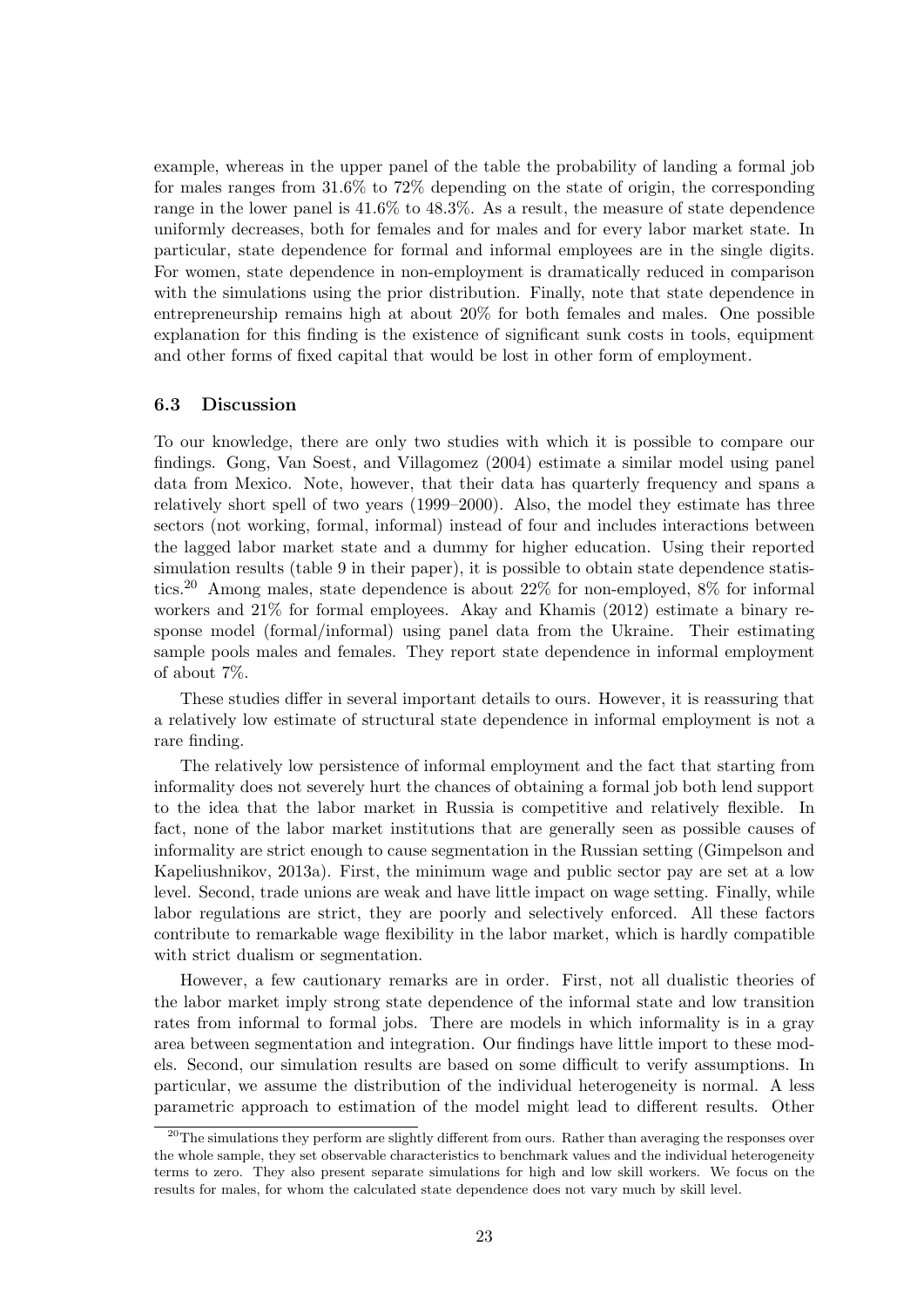assumptions include the markovian structure of the model dynamics and the absence of general equilibrium effects.

### 7 Conclusion

Informal employment is a serious issue affecting most countries with underdeveloped or weak institutions. In this paper we address the issue of whether informality is a persistent state in which workers are trapped. We also investigate the related question of to what extent transitions from informal to formal jobs are possible. We specify a dynamic multinomial logit model of sector choice that allows for unobservable individual heterogeneity. We use econometric techniques to address the issue of endogenous initial conditions and the computational challenge of integrating out the individual heterogeneity term. The key simulation results are based on estimates of the place occupied by individuals in the distribution of unobservables that are obtained by applying Bayesian inference.

The results provide strong evidence that the mobility patterns observed in empirical transition matrices can be seriously misleading. First, empirical transition matrices ignore the role of education, age, and other observable characteristics in the selection of sector of employment. Model estimates suggest that several of these characteristics have a statistically significant effect on sector choice. Second, neither do the transition matrices account for preferences and other unobservables. Finally, transition matrices do not take into account the panel structure of the data.

The outcome of these biases is that the role of the sector of origin is severely inflated by descriptive evidence. Our simulations show that state dependence is an order of magnitude lower than what P-matrices would imply. A more general point is that the distribution of destination states is much less dependent on the state of origin than it might seem. In sum, the choice of whether and in what sector to work has more to do with fundamentals (preferences, endowments and technology) and less to do with history than what prima facie evidence suggests.

The findings presented in the paper contradict the predictions based on strictly dualistic views of the labor market and lend support to the integrated labor market paradigm. From a policy perspective, the main implication is that the risk of informality is widely spread in the population. Both formal and informal jobs are heterogeneous enough to combine various amenities and costs over which individuals may have differing opinions and preferences.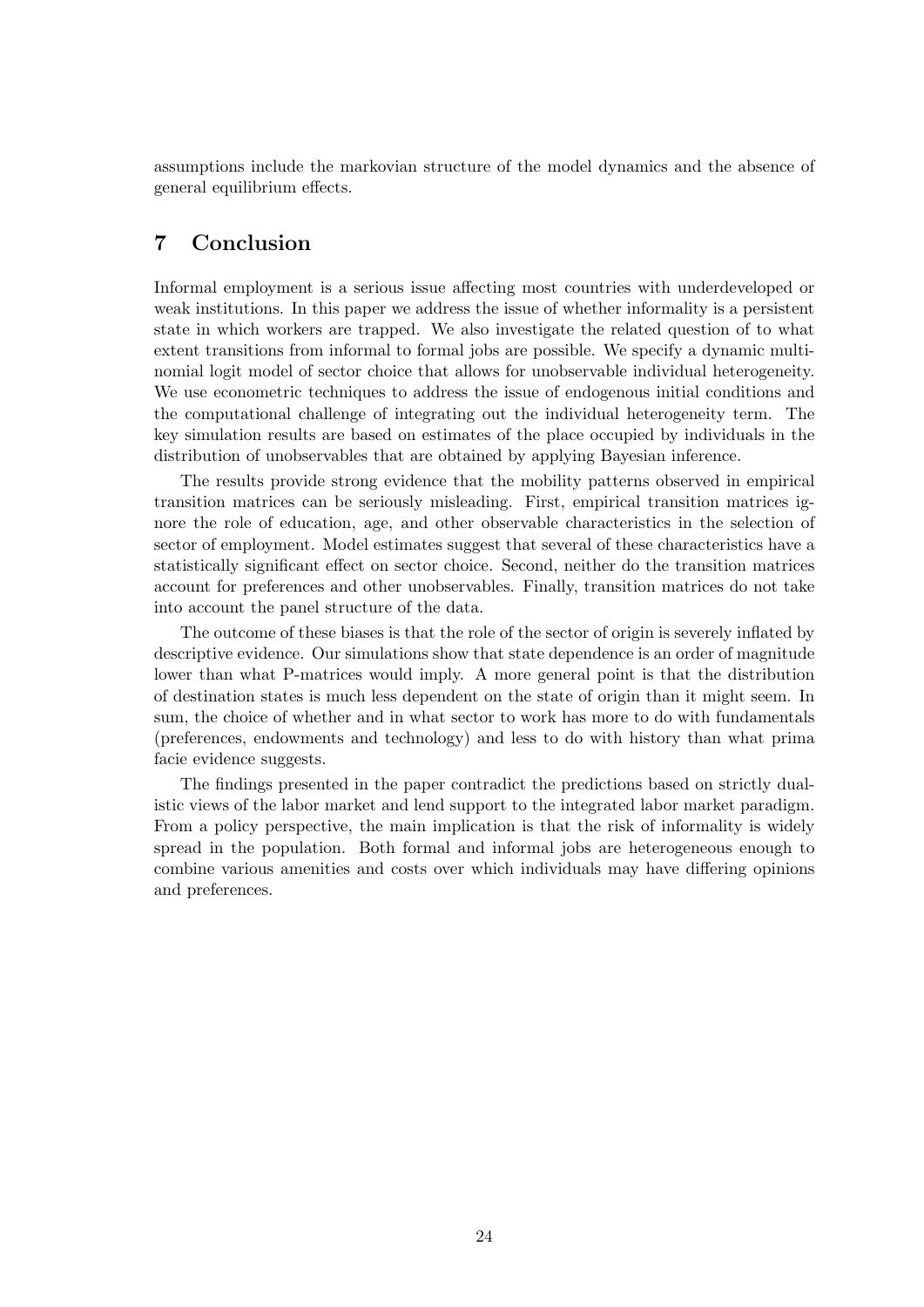#### References

- Akay, A. and Khamis, M. The Persistence of Informality: Evidence from Panel Data. In Lehmann, H. and Tatsiramos, K., editors, Informal Employment in Emerging and Transition Economies, volume 34 of Research in Labor Economics, chapter 7, pages 229–256. Emerald, 2012.
- Andrews, D.; Sanchez, A. C., and Johansson,  $\AA$ . Towards a Better Understanding of the Informal Economy. Working Paper 873, OECD Economics Department, 2011.
- Bernabè, S. and Stampini, M. Labour Mobility During Transition: Evidence from Georgia. Economics of Transition, 17(2):377–409, 2009.
- Bosch, M. and Maloney, W. F. Comparative Analysis Of Labor Market Dynamics Using Markov Processes: An Application To Informality. *Labour Economics*, 17(4):621–631. 2010.
- Calvo, G. A. Urban Unemployment and Wage Determination in LDC'S: Trade Unions in the Harris-Todaro Model. International Economic Review, 19(1):65–81, 1978.
- Chay, K. and Hyslop, D. Identification and Estimation of Dynamic Binary Response Models: Empirical Evidence Using Alternative Approaches. Working paper, University of California at Berkeley, Department of Economics, 2001.
- Fields, G. Labour Market Modelling And The Urban Informal Sector: Theory And Evidence. In Turnham, D.; Salome, B., and Schwartz, A., editors, The Informal Sector Revisited. OECD, Paris, 1990.
- Fields, G. Segmented Labor Market Models In Developing Countries. In Ross, D. and Kinkaid, H., editors, The Oxford Handbook of Philosophy of Economics, pages 476–510. Oxford University Press, 2009.
- Gasparini, L. and Tornarolli, L. Labor Informality in Latin America and the Caribbean: Patterns and Trends from Household Survey Microdata. Working Paper 46, CEDLAS, Feb 2007.
- Gimpelson, V. and Kapeliushnikov, R. Labor Market Adjustment: Is Russia Different? In Alexeev, M. and Weber, S., editors, Handbook of the Russian Economy. Oxford University Press, 2013a.
- Gimpelson, V. and Kapeliushnikov, R., editors. In the Shadow of Regulation: Informality in the Russian Labor Market. HSE Publishing House, Moscow, 2013b. In Russian. Forthcoming.
- Gimpelson, V. and Zudina, A. "Informals" in the Russian Economy: How Many And Who Are They? Working Paper Series "Labour Markets in Transition" 6, Higher School of Economics, 2011.
- Gong, X.; Van Soest, A., and Villagomez, E. Mobility in the Urban Labor Market: a Panel Data Analysis for Mexico. Economic Development and Cultural Change, 53(1): 1–36, 2004.
- Hajivassiliou, V. A. and Ruud, P. A. Classical Estimation Methods for LDV Models Using Simulation. In Engle, R. F. and McFadden, D. L., editors, Handbook of Econometrics, volume 4, chapter 40, pages 2383–2441. Elsevier, 1994.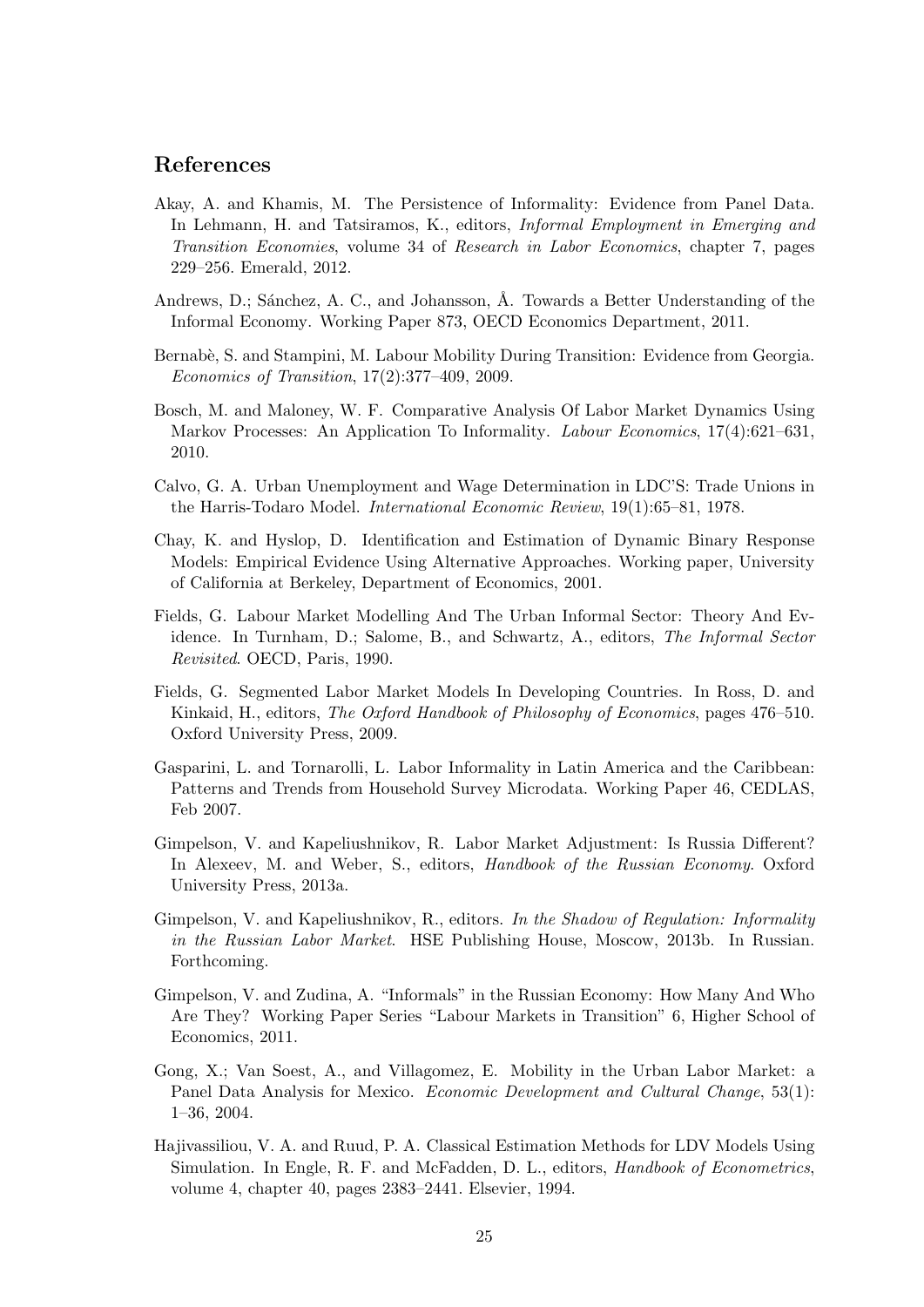- Harris, J. R. and Todaro, M. P. Migration, Unemployment and Development: A Two-Sector Analysis. The American Economic Review, 60(1):126–142, 1970.
- Heckman, J. The Incidental Parameters Problem and the Problem of Initial Conditions in Estimating a Discrete Time-Discrete Data Stochastic Process. In Manski, C. and Mc-Fadden, D., editors, Strutural Analysis of Discrete Data with Econometric Applications, pages 179–95. MIT Press, 1981.
- Heckman, J. and Sedlacek, G. Heterogeneity, Aggregation, and Market Wage Functions: An Empirical Model of Self-Selection in the Labor Market. Journal of Political Economy, 93(6):1077–1125, 1985.
- Heckman, J. and Singer, B. A Method for Minimizing the Impact of Distributional Assumptions in Econometric Models for Duration Data. Econometrica, 52(2):271–320, 1984.
- Jütting, J.; Parlevliet, J., and Xenogiani, T. Informal Employment Re-loaded. *IDS* Bulletin, 39(2):28–36, 2008.
- Lehmann, H. and Pignatti, N. Informal Employment Relationships and Labor Market Segmentation in Transition Economies: Evidence from Ukraine. Discussion Paper 3269, IZA, 2007.
- Lehmann, H.; Razzolini, T., and Zaiceva, A. Job Separations and Informality in the Russian Labor Market. In Lehmann, H. and Tatsiramos, K., editors, Informal Employment in Emerging and Transition Economies, volume 34 of Research in Labor Economics, chapter 8, pages 257–290. Emerald, 2012.
- Magnac, T. Segmented or Competitive Labor Markets. Econometrica, 59(1):165–187, 1991.
- Maloney, W. Does Informality Imply Segmentation in Urban Labor Markets? Evidence from Sectoral Transitions in Mexico. The World Bank Economic Review, 13(2):275–302, 1999.
- Maloney, W. Informality Revisited. World Development, 32(7):1159–1178, 2004.
- McFadden, D. and Train, K. Mixed MNL Models for Discrete Response. Journal of Applied Econometrics, 15(5):447–470, 2000.
- Packard, T.; Koettl, J., and Montenegro, C. In from the Shadows: Integrating Europe's Informal Labor. World Bank, Washington DC, 2012.
- Pagés, C. and Stampini, M. No Education, No Good Jobs? Evidence On The Relationship Between Education And Labor Market Segmentation. Journal of Comparative Economics, 37:387–401, 2009.
- Perry, G.; Maloney, W.; Arias, O.; Fajnzylber, P.; Mason, A., and Saavedra-Chanduvi, J. Informality: Exit and Exclusion. The World Bank, Washington DC, 2007.
- Slonimczyk, F. The Effect of Taxation on Informal Employment: Evidence from the Russian Flat Tax Reform. In Lehmann, H. and Tatsiramos, K., editors, Informal Employment in Emerging and Transition Economies, volume 34 of Research in Labor Economics, chapter 2, pages 55–99. Emerald, 2012.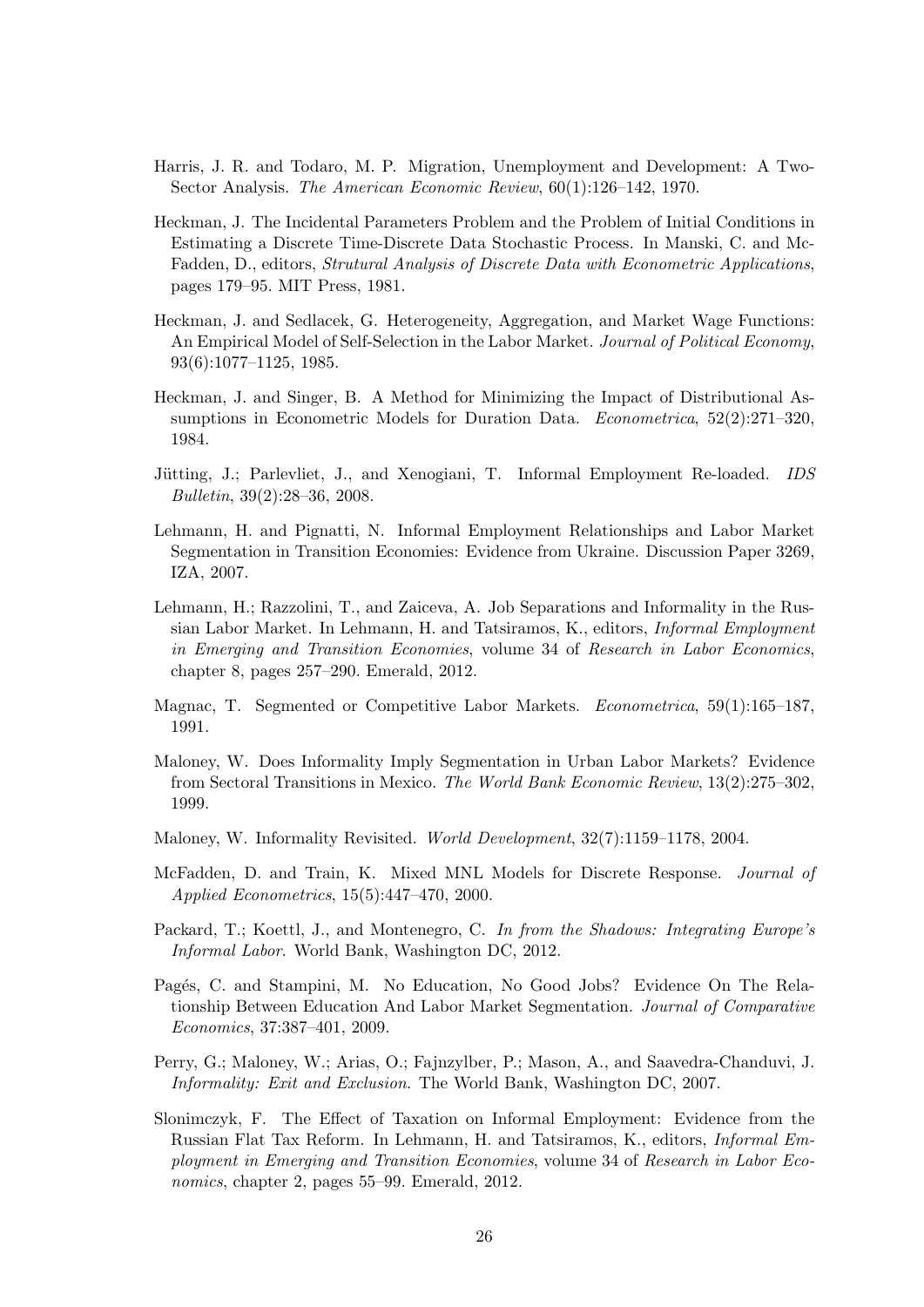- Slonimczyk, F. Informality as a Stepping Stone. Working Paper Series "Labour Markets in Transition" 5, Higher School of Economics, 2013.
- Slonimczyk, F. and Yurko, A. Assesing the Impact of the Maternity Capital Policy in Russia Using a Dynamic Model of Fertility and Employment. Working paper, Higher School of Economics, 2013.
- Tansel, A. and Kan, E. Labor Mobility Across The Formal/Informal Divide In Turkey: Evidence From Individual Level Data. Discussion Paper 6271, IZA, 2012.
- Train, K. Discrete Choice Methods with Simulation. Cambridge University Press, 2009.
- Uhlendorff, A. From No Pay to Low Pay and Back Again? A Multi-State Model of Low Pay Dynamics. Discussion Paper 2482, IZA, Dec 2006.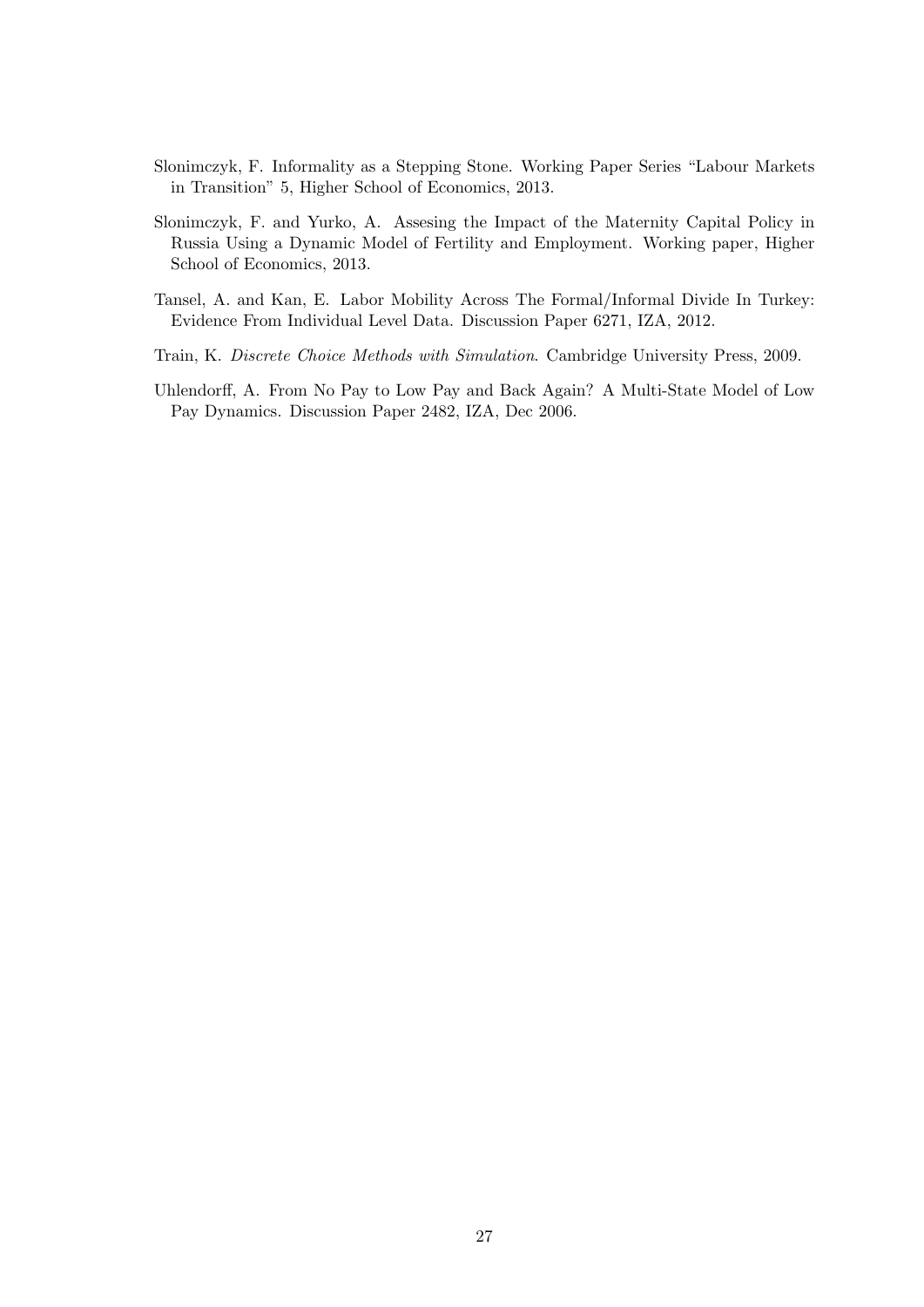# A Appendix